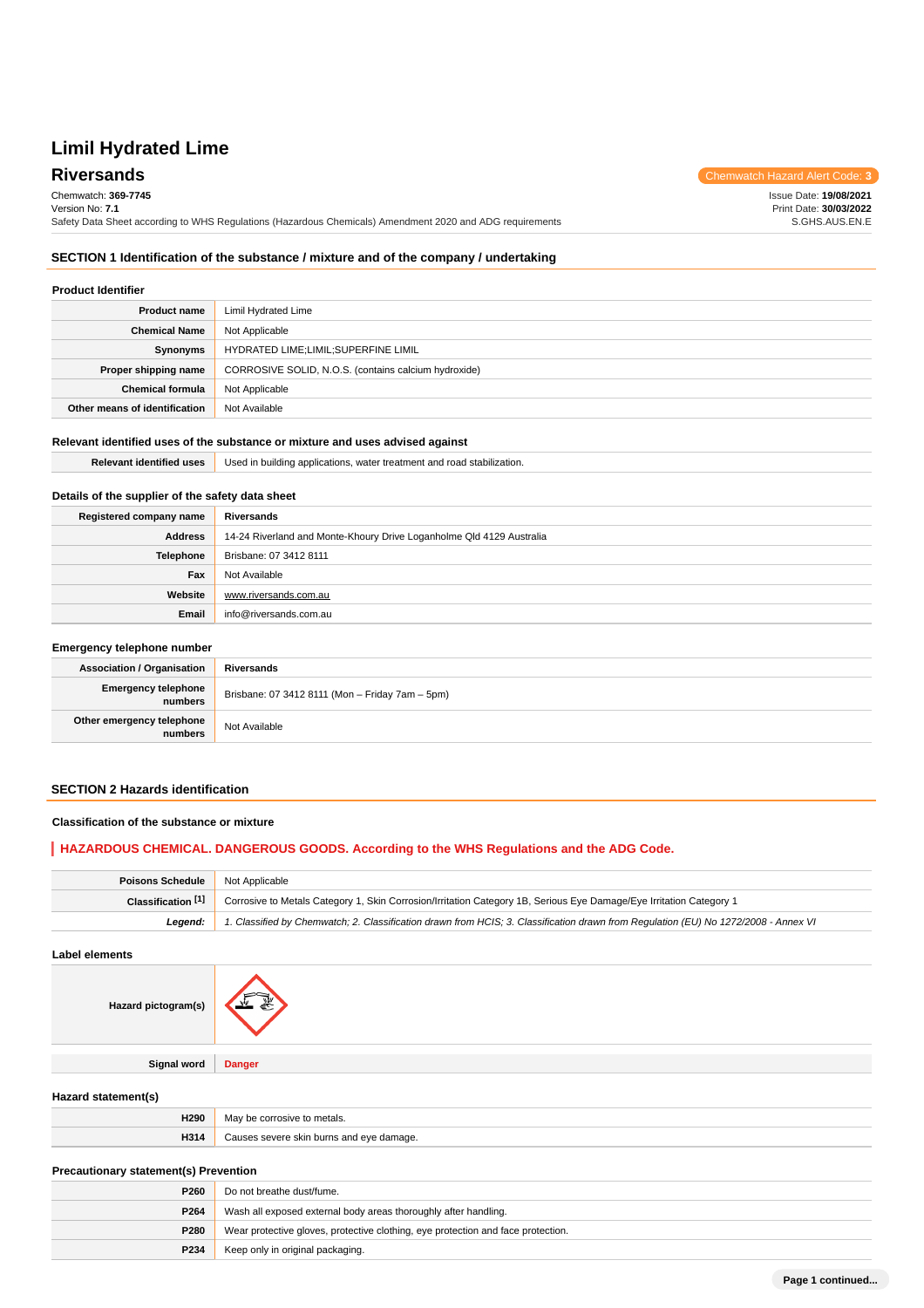#### **Precautionary statement(s) Response**

| P301+P330+P331 | IF SWALLOWED: Rinse mouth. Do NOT induce vomiting.                                                                               |  |  |
|----------------|----------------------------------------------------------------------------------------------------------------------------------|--|--|
| P303+P361+P353 | IF ON SKIN (or hair): Take off immediately all contaminated clothing. Rinse skin with water [or shower].                         |  |  |
| P305+P351+P338 | IF IN EYES: Rinse cautiously with water for several minutes. Remove contact lenses, if present and easy to do. Continue rinsing. |  |  |
| P310           | Immediately call a POISON CENTER/doctor/physician/first aider.                                                                   |  |  |
| P363           | Wash contaminated clothing before reuse.                                                                                         |  |  |
| P390           | Absorb spillage to prevent material damage.                                                                                      |  |  |
| P304+P340      | IF INHALED: Remove person to fresh air and keep comfortable for breathing.                                                       |  |  |

#### **Precautionary statement(s) Storage**

**P405** Store locked up.

### **Precautionary statement(s) Disposal**

**P501** Dispose of contents/container to authorised hazardous or special waste collection point in accordance with any local regulation.

# **SECTION 3 Composition / information on ingredients**

#### **Substances**

See section below for composition of Mixtures

#### **Mixtures**

| <b>CAS No</b> | %[weight]                                            | Name                                                                                                                                    |
|---------------|------------------------------------------------------|-----------------------------------------------------------------------------------------------------------------------------------------|
| 1305-62-0     | >81                                                  | calcium hydroxide                                                                                                                       |
| 14808-60-7    | $<$ 2                                                | silica crystalline - quartz                                                                                                             |
| 1309-42-8     | $<$ 2                                                | magnesium hydroxide                                                                                                                     |
| Not Available | $<$ 2                                                | other minerals, proprietary                                                                                                             |
| Not Available | balance                                              | Ingredients determined not to be hazardous                                                                                              |
| Legend:       | Classification drawn from C&L: * EU IOELVs available | 1. Classified by Chemwatch; 2. Classification drawn from HCIS; 3. Classification drawn from Requlation (EU) No 1272/2008 - Annex VI; 4. |

#### **SECTION 4 First aid measures**

| Description of first aid measures |                                                                                                                                                                                                                                                                                                                                                                                                                                                                                                                                                                                                                                                                                                                                                                                                                                                                                                                                                                                                                                                                                                                                                   |  |  |  |
|-----------------------------------|---------------------------------------------------------------------------------------------------------------------------------------------------------------------------------------------------------------------------------------------------------------------------------------------------------------------------------------------------------------------------------------------------------------------------------------------------------------------------------------------------------------------------------------------------------------------------------------------------------------------------------------------------------------------------------------------------------------------------------------------------------------------------------------------------------------------------------------------------------------------------------------------------------------------------------------------------------------------------------------------------------------------------------------------------------------------------------------------------------------------------------------------------|--|--|--|
| <b>Eye Contact</b>                | If this product comes in contact with the eyes:<br>Immediately hold eyelids apart and flush the eye continuously with running water.<br>Ensure complete irrigation of the eye by keeping eyelids apart and away from eye and moving the eyelids by occasionally lifting the upper<br>and lower lids.<br>▶ Continue flushing until advised to stop by the Poisons Information Centre or a doctor, or for at least 15 minutes.<br>Transport to hospital or doctor without delay.<br>▶ Removal of contact lenses after an eye injury should only be undertaken by skilled personnel.                                                                                                                                                                                                                                                                                                                                                                                                                                                                                                                                                                 |  |  |  |
| <b>Skin Contact</b>               | If skin or hair contact occurs:<br>Immediately flush body and clothes with large amounts of water, using safety shower if available.<br>• Quickly remove all contaminated clothing, including footwear.<br>▶ Wash skin and hair with running water. Continue flushing with water until advised to stop by the Poisons Information Centre.<br>Transport to hospital, or doctor.                                                                                                                                                                                                                                                                                                                                                                                                                                                                                                                                                                                                                                                                                                                                                                    |  |  |  |
| Inhalation                        | If fumes or combustion products are inhaled remove from contaminated area.<br>Lay patient down. Keep warm and rested.<br>▶ Prostheses such as false teeth, which may block airway, should be removed, where possible, prior to initiating first aid procedures.<br>Apply artificial respiration if not breathing, preferably with a demand valve resuscitator, bag-valve mask device, or pocket mask as trained.<br>Perform CPR if necessary.<br>Transport to hospital, or doctor.<br>Inhalation of vapours or aerosols (mists, fumes) may cause lung oedema.<br>Corrosive substances may cause lung damage (e.g. lung oedema, fluid in the lungs).<br>As this reaction may be delayed up to 24 hours after exposure, affected individuals need complete rest (preferably in semi-recumbent<br>posture) and must be kept under medical observation even if no symptoms are (yet) manifested.<br>Effore any such manifestation, the administration of a spray containing a dexamethasone derivative or beclomethasone derivative may be<br>considered.<br>This must definitely be left to a doctor or person authorised by him/her.<br>(ICSC13719) |  |  |  |
| Ingestion                         | For advice, contact a Poisons Information Centre or a doctor at once.<br>• Urgent hospital treatment is likely to be needed.<br>If swallowed do <b>NOT</b> induce vomiting.<br>If vomiting occurs, lean patient forward or place on left side (head-down position, if possible) to maintain open airway and prevent aspiration.<br>• Observe the patient carefully.<br>Never give liquid to a person showing signs of being sleepy or with reduced awareness; i.e. becoming unconscious.<br>• Give water to rinse out mouth, then provide liquid slowly and as much as casualty can comfortably drink.<br>Transport to hospital or doctor without delay.                                                                                                                                                                                                                                                                                                                                                                                                                                                                                          |  |  |  |

#### **Indication of any immediate medical attention and special treatment needed**

Treat symptomatically.

- For acute or short-term repeated exposures to highly alkaline materials:
- Respiratory stress is uncommon but present occasionally because of soft tissue edema.
- Unless endotracheal intubation can be accomplished under direct vision, cricothyroidotomy or tracheotomy may be necessary.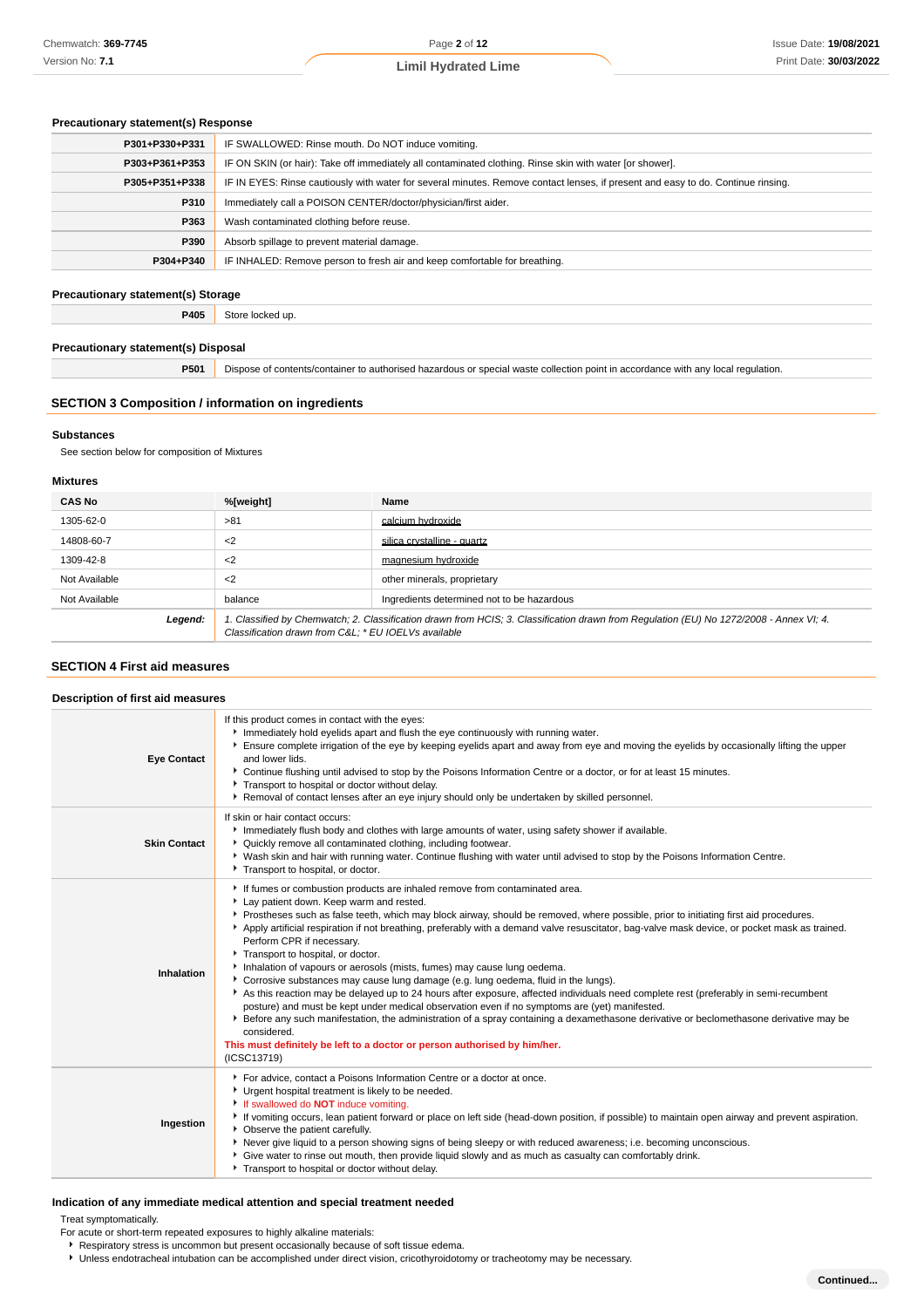Version No: **7.1**

#### **Limil Hydrated Lime**

- Oxygen is given as indicated.
- **F** The presence of shock suggests perforation and mandates an intravenous line and fluid administration.
- Damage due to alkaline corrosives occurs by liquefaction necrosis whereby the saponification of fats and solubilisation of proteins allow deep penetration into the tissue.
- Alkalis continue to cause damage after exposure.

INGESTION:

- Milk and water are the preferred diluents
- No more than 2 glasses of water should be given to an adult.
- Neutralising agents should never be given since exothermic heat reaction may compound injury.
- \* Catharsis and emesis are absolutely contra-indicated.
- \* Activated charcoal does not absorb alkali.

\* Gastric lavage should not be used.

- Supportive care involves the following:
- Withhold oral feedings initially.
- If endoscopy confirms transmucosal injury start steroids only within the first 48 hours.
- Carefully evaluate the amount of tissue necrosis before assessing the need for surgical intervention.
- Patients should be instructed to seek medical attention whenever they develop difficulty in swallowing (dysphagia).
- SKIN AND EYE:

Injury should be irrigated for 20-30 minutes.

Eye injuries require saline. [Ellenhorn & Barceloux: Medical Toxicology]

#### **SECTION 5 Firefighting measures**

#### **Extinguishing media**

- Water spray or fog.
- Foam.
- **Dry chemical powder.**
- BCF (where regulations permit).
- Carbon dioxide.

#### **Special hazards arising from the substrate or mixture**

| Fire<br>.<br>ombatibilit\ | . .<br>. KNOW"<br>⊣NO⊏<br>∙ JWN. |
|---------------------------|----------------------------------|
|                           |                                  |

#### **Advice for firefighters**

| <b>Fire Fighting</b>         | Alert Fire Brigade and tell them location and nature of hazard.<br>• Wear full body protective clothing with breathing apparatus.<br>Prevent, by any means available, spillage from entering drains or water course.<br>Use fire fighting procedures suitable for surrounding area.<br>Do not approach containers suspected to be hot.<br>Cool fire exposed containers with water spray from a protected location.<br>If safe to do so, remove containers from path of fire.<br>Equipment should be thoroughly decontaminated after use. |
|------------------------------|------------------------------------------------------------------------------------------------------------------------------------------------------------------------------------------------------------------------------------------------------------------------------------------------------------------------------------------------------------------------------------------------------------------------------------------------------------------------------------------------------------------------------------------|
| <b>Fire/Explosion Hazard</b> | • Non combustible.<br>Not considered a significant fire risk, however containers may burn.<br>Decomposition may produce toxic fumes of:<br>metal oxides<br>May emit corrosive fumes.                                                                                                                                                                                                                                                                                                                                                     |
| <b>HAZCHEM</b>               | 2X                                                                                                                                                                                                                                                                                                                                                                                                                                                                                                                                       |

### **SECTION 6 Accidental release measures**

**Personal precautions, protective equipment and emergency procedures**

See section 8

#### **Environmental precautions**

See section 12

#### **Methods and material for containment and cleaning up**

| <b>Minor Spills</b> | Clean up waste regularly and abnormal spills immediately.<br>Avoid breathing dust and contact with skin and eyes.<br>▶ Wear protective clothing, gloves, safety glasses and dust respirator.<br>Use dry clean up procedures and avoid generating dust.<br>▶ Vacuum up or sweep up. NOTE: Vacuum cleaner must be fitted with an exhaust micro filter (HEPA type) (consider explosion-proof machines<br>designed to be grounded during storage and use).<br>Dampen with water to prevent dusting before sweeping.<br>• Place in suitable containers for disposal.<br>▶ Drains for storage or use areas should have retention basins for pH adjustments and dilution of spills before discharge or disposal of<br>material.<br>Check regularly for spills and leaks. |
|---------------------|-------------------------------------------------------------------------------------------------------------------------------------------------------------------------------------------------------------------------------------------------------------------------------------------------------------------------------------------------------------------------------------------------------------------------------------------------------------------------------------------------------------------------------------------------------------------------------------------------------------------------------------------------------------------------------------------------------------------------------------------------------------------|
| <b>Major Spills</b> | Clear area of personnel and move upwind.<br>Alert Fire Brigade and tell them location and nature of hazard.<br>▶ Wear full body protective clothing with breathing apparatus.<br>Prevent, by all means available, spillage from entering drains or water courses.<br>Consider evacuation (or protect in place).<br>No smoking, naked lights or ignition sources.<br>Increase ventilation.<br>Stop leak if safe to do so.<br>▶ Water spray or fog may be used to disperse / absorb vapour.<br>Contain or absorb spill with sand, earth or vermiculite.                                                                                                                                                                                                             |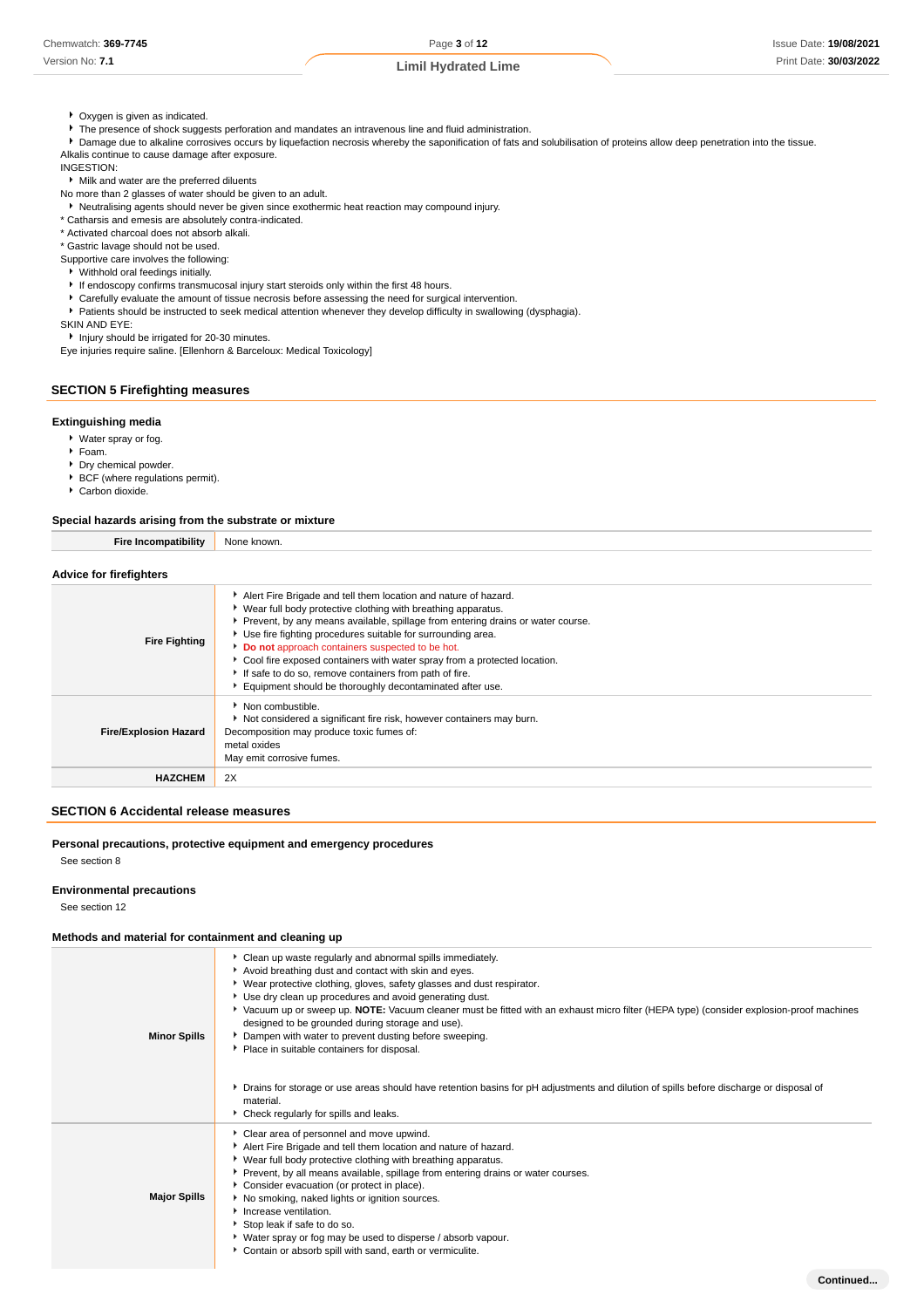Collect solid residues and seal in labelled drums for disposal.

- Wash area and prevent runoff into drains.
- After clean up operations, decontaminate and launder all protective clothing and equipment before storing and re-using.
- If contamination of drains or waterways occurs, advise emergency services.

Personal Protective Equipment advice is contained in Section 8 of the SDS.

### **SECTION 7 Handling and storage**

| Precautions for safe handling |                                                                                                                                                                                                                                                                                                                                                                                                                                                                                                                                                                                                                                                                                                                                                                                                                 |
|-------------------------------|-----------------------------------------------------------------------------------------------------------------------------------------------------------------------------------------------------------------------------------------------------------------------------------------------------------------------------------------------------------------------------------------------------------------------------------------------------------------------------------------------------------------------------------------------------------------------------------------------------------------------------------------------------------------------------------------------------------------------------------------------------------------------------------------------------------------|
| Safe handling                 | Avoid all personal contact, including inhalation.<br>• Wear protective clothing when risk of exposure occurs.<br>Use in a well-ventilated area.<br>Avoid contact with moisture.<br>Avoid contact with incompatible materials.<br>V When handling, <b>DO NOT</b> eat, drink or smoke.<br>Keep containers securely sealed when not in use.<br>Avoid physical damage to containers.<br>Always wash hands with soap and water after handling.<br>▶ Work clothes should be laundered separately. Launder contaminated clothing before re-use.<br>Use good occupational work practice.<br>▶ Observe manufacturer's storage and handling recommendations contained within this SDS.<br>Atmosphere should be regularly checked against established exposure standards to ensure safe working conditions are maintained. |
| <b>Other information</b>      | Store in original containers.<br>Keep containers securely sealed.<br>Store in a cool, dry, well-ventilated area.<br>Store away from incompatible materials and foodstuff containers.<br>▶ Protect containers against physical damage and check regularly for leaks.<br>▶ Observe manufacturer's storage and handling recommendations contained within this SDS.<br><b>DO NOT</b> store near acids, or oxidising agents<br>No smoking, naked lights, heat or ignition sources.                                                                                                                                                                                                                                                                                                                                   |

#### **Conditions for safe storage, including any incompatibilities**

| Suitable container             | DO NOT use aluminium or galvanised containers<br>Lined metal can, lined metal pail/ can.<br>• Plastic pail.<br>Polyliner drum.<br>Packing as recommended by manufacturer.<br>• Check all containers are clearly labelled and free from leaks.<br>For low viscosity materials<br>• Drums and jerricans must be of the non-removable head type.<br>▶ Where a can is to be used as an inner package, the can must have a screwed enclosure.<br>For materials with a viscosity of at least 2680 cSt. (23 deg. C) and solids (between 15 C deg. and 40 deg C.):<br>Removable head packaging;<br>▶ Cans with friction closures and<br>low pressure tubes and cartridges<br>may be used.<br>Where combination packages are used, and the inner packages are of glass, porcelain or stoneware, there must be sufficient inert cushioning<br>material in contact with inner and outer packages unless the outer packaging is a close fitting moulded plastic box and the substances are not<br>incompatible with the plastic.                                                                                        |
|--------------------------------|-------------------------------------------------------------------------------------------------------------------------------------------------------------------------------------------------------------------------------------------------------------------------------------------------------------------------------------------------------------------------------------------------------------------------------------------------------------------------------------------------------------------------------------------------------------------------------------------------------------------------------------------------------------------------------------------------------------------------------------------------------------------------------------------------------------------------------------------------------------------------------------------------------------------------------------------------------------------------------------------------------------------------------------------------------------------------------------------------------------|
| <b>Storage incompatibility</b> | Calcium hydroxide<br>produces explosive decomposition on contact with maleic anhydride<br>▶ may form explosive compounds or explode on contact with ammonium salts, phosphorus, nitroethane, nitromethane, nitroparaffins or<br>nitropropane; salts may be shock-sensitive<br>is incompatible with acids<br>Lattacks some metals and coatings<br>• forms salts with nitroparaffins in the presence of water which are explosive when dried.<br>Metals and their oxides or salts may react violently with chlorine trifluoride and bromine trifluoride.<br>These trifluorides are hypergolic oxidisers. They ignite on contact (without external source of heat or ignition) with recognised fuels - contact<br>with these materials, following an ambient or slightly elevated temperature, is often violent and may produce ignition.<br>The state of subdivision may affect the results.<br>Reacts with aluminium / zinc producing flammable, explosive hydrogen gas<br>Avoid strong acids, acid chlorides, acid anhydrides and chloroformates.<br>Avoid contact with copper, aluminium and their alloys. |

### **SECTION 8 Exposure controls / personal protection**

#### **Control parameters**

#### I **Occupational Exposure Limits (OEL)**

### **INGREDIENT DATA**

| Source                       | Ingredient                  | <b>Material name</b>                           | <b>TWA</b>       | <b>STEL</b>   | Peak          | <b>Notes</b>  |
|------------------------------|-----------------------------|------------------------------------------------|------------------|---------------|---------------|---------------|
| Australia Exposure Standards | calcium hydroxide           | Calcium hvdroxide                              | $5 \text{ mg/m}$ | Not Available | Not Available | Not Available |
| Australia Exposure Standards | silica crystalline - quartz | Silica - Crystalline: Quartz (respirable dust) | $0.05$ ma/m $3$  | Not Available | Not Available | Not Available |

#### **Emergency Limits**

| Ingredient        | TEEL-\             | TEEL-2    | TEEL-3                |
|-------------------|--------------------|-----------|-----------------------|
| calcium hydroxide | $5 \text{ ma/m}$ 3 | 240 mg/m3 | $.500 \text{ ma/m}$ 3 |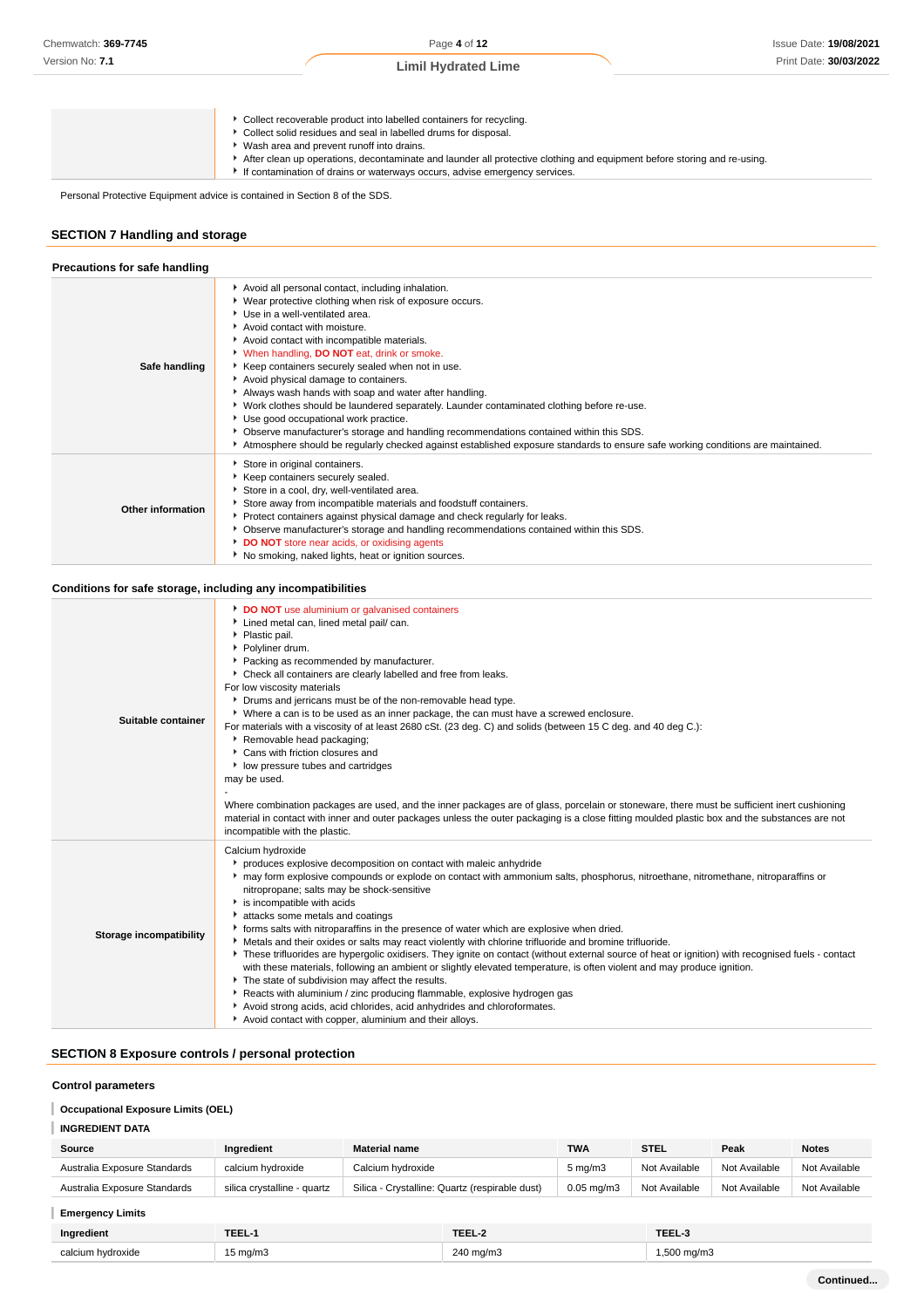| Chemwatch: 369-7745 |  |
|---------------------|--|
|---------------------|--|

Version No: **7.1**

**Ingredient TEEL-1 TEEL-2 TEEL-3**

**Limil Hydrated Lime**

| silica crystalline - quartz          | 0.075 mg/m3                                                                                                                                                                                                                                                                                                                                                                                                                                                                                                                                                                                                                                                                                                                                                                                                                                                                                                                                                                                                                                                                                                                                                                                                                                                                                                                                                                                                                                                                                                                                                                                                                                                                                                                                                                                                                                                                                               | 33 mg/m3                                                                                                                                                                                                                                                                                                                                                                                                                                                                                                                                                                                                                                                                                                                                                                                                                                                                                                                                                                                                                                                                                                                                                                                                                                                                                                                                                                                                                                                                                                                                                                                                                                                                                                                                                                                                                                                                                                                                                                                                                                                                                                                                                                                                                                                                                                                                                                                                                                                                                                                                                                                                                                                                                                                                                                                                                                               | 200 mg/m3                               |  |
|--------------------------------------|-----------------------------------------------------------------------------------------------------------------------------------------------------------------------------------------------------------------------------------------------------------------------------------------------------------------------------------------------------------------------------------------------------------------------------------------------------------------------------------------------------------------------------------------------------------------------------------------------------------------------------------------------------------------------------------------------------------------------------------------------------------------------------------------------------------------------------------------------------------------------------------------------------------------------------------------------------------------------------------------------------------------------------------------------------------------------------------------------------------------------------------------------------------------------------------------------------------------------------------------------------------------------------------------------------------------------------------------------------------------------------------------------------------------------------------------------------------------------------------------------------------------------------------------------------------------------------------------------------------------------------------------------------------------------------------------------------------------------------------------------------------------------------------------------------------------------------------------------------------------------------------------------------------|--------------------------------------------------------------------------------------------------------------------------------------------------------------------------------------------------------------------------------------------------------------------------------------------------------------------------------------------------------------------------------------------------------------------------------------------------------------------------------------------------------------------------------------------------------------------------------------------------------------------------------------------------------------------------------------------------------------------------------------------------------------------------------------------------------------------------------------------------------------------------------------------------------------------------------------------------------------------------------------------------------------------------------------------------------------------------------------------------------------------------------------------------------------------------------------------------------------------------------------------------------------------------------------------------------------------------------------------------------------------------------------------------------------------------------------------------------------------------------------------------------------------------------------------------------------------------------------------------------------------------------------------------------------------------------------------------------------------------------------------------------------------------------------------------------------------------------------------------------------------------------------------------------------------------------------------------------------------------------------------------------------------------------------------------------------------------------------------------------------------------------------------------------------------------------------------------------------------------------------------------------------------------------------------------------------------------------------------------------------------------------------------------------------------------------------------------------------------------------------------------------------------------------------------------------------------------------------------------------------------------------------------------------------------------------------------------------------------------------------------------------------------------------------------------------------------------------------------------------|-----------------------------------------|--|
| magnesium hydroxide                  | 26 mg/m3                                                                                                                                                                                                                                                                                                                                                                                                                                                                                                                                                                                                                                                                                                                                                                                                                                                                                                                                                                                                                                                                                                                                                                                                                                                                                                                                                                                                                                                                                                                                                                                                                                                                                                                                                                                                                                                                                                  | 280 mg/m3                                                                                                                                                                                                                                                                                                                                                                                                                                                                                                                                                                                                                                                                                                                                                                                                                                                                                                                                                                                                                                                                                                                                                                                                                                                                                                                                                                                                                                                                                                                                                                                                                                                                                                                                                                                                                                                                                                                                                                                                                                                                                                                                                                                                                                                                                                                                                                                                                                                                                                                                                                                                                                                                                                                                                                                                                                              | 1,700 mg/m3                             |  |
| Ingredient                           | Original IDLH                                                                                                                                                                                                                                                                                                                                                                                                                                                                                                                                                                                                                                                                                                                                                                                                                                                                                                                                                                                                                                                                                                                                                                                                                                                                                                                                                                                                                                                                                                                                                                                                                                                                                                                                                                                                                                                                                             |                                                                                                                                                                                                                                                                                                                                                                                                                                                                                                                                                                                                                                                                                                                                                                                                                                                                                                                                                                                                                                                                                                                                                                                                                                                                                                                                                                                                                                                                                                                                                                                                                                                                                                                                                                                                                                                                                                                                                                                                                                                                                                                                                                                                                                                                                                                                                                                                                                                                                                                                                                                                                                                                                                                                                                                                                                                        | <b>Revised IDLH</b>                     |  |
| calcium hydroxide                    | Not Available                                                                                                                                                                                                                                                                                                                                                                                                                                                                                                                                                                                                                                                                                                                                                                                                                                                                                                                                                                                                                                                                                                                                                                                                                                                                                                                                                                                                                                                                                                                                                                                                                                                                                                                                                                                                                                                                                             |                                                                                                                                                                                                                                                                                                                                                                                                                                                                                                                                                                                                                                                                                                                                                                                                                                                                                                                                                                                                                                                                                                                                                                                                                                                                                                                                                                                                                                                                                                                                                                                                                                                                                                                                                                                                                                                                                                                                                                                                                                                                                                                                                                                                                                                                                                                                                                                                                                                                                                                                                                                                                                                                                                                                                                                                                                                        | Not Available                           |  |
| silica crystalline - quartz          | 25 mg/m3 / 50 mg/m3                                                                                                                                                                                                                                                                                                                                                                                                                                                                                                                                                                                                                                                                                                                                                                                                                                                                                                                                                                                                                                                                                                                                                                                                                                                                                                                                                                                                                                                                                                                                                                                                                                                                                                                                                                                                                                                                                       |                                                                                                                                                                                                                                                                                                                                                                                                                                                                                                                                                                                                                                                                                                                                                                                                                                                                                                                                                                                                                                                                                                                                                                                                                                                                                                                                                                                                                                                                                                                                                                                                                                                                                                                                                                                                                                                                                                                                                                                                                                                                                                                                                                                                                                                                                                                                                                                                                                                                                                                                                                                                                                                                                                                                                                                                                                                        | Not Available                           |  |
| magnesium hydroxide                  | Not Available                                                                                                                                                                                                                                                                                                                                                                                                                                                                                                                                                                                                                                                                                                                                                                                                                                                                                                                                                                                                                                                                                                                                                                                                                                                                                                                                                                                                                                                                                                                                                                                                                                                                                                                                                                                                                                                                                             |                                                                                                                                                                                                                                                                                                                                                                                                                                                                                                                                                                                                                                                                                                                                                                                                                                                                                                                                                                                                                                                                                                                                                                                                                                                                                                                                                                                                                                                                                                                                                                                                                                                                                                                                                                                                                                                                                                                                                                                                                                                                                                                                                                                                                                                                                                                                                                                                                                                                                                                                                                                                                                                                                                                                                                                                                                                        | Not Available                           |  |
|                                      |                                                                                                                                                                                                                                                                                                                                                                                                                                                                                                                                                                                                                                                                                                                                                                                                                                                                                                                                                                                                                                                                                                                                                                                                                                                                                                                                                                                                                                                                                                                                                                                                                                                                                                                                                                                                                                                                                                           |                                                                                                                                                                                                                                                                                                                                                                                                                                                                                                                                                                                                                                                                                                                                                                                                                                                                                                                                                                                                                                                                                                                                                                                                                                                                                                                                                                                                                                                                                                                                                                                                                                                                                                                                                                                                                                                                                                                                                                                                                                                                                                                                                                                                                                                                                                                                                                                                                                                                                                                                                                                                                                                                                                                                                                                                                                                        |                                         |  |
| <b>Occupational Exposure Banding</b> |                                                                                                                                                                                                                                                                                                                                                                                                                                                                                                                                                                                                                                                                                                                                                                                                                                                                                                                                                                                                                                                                                                                                                                                                                                                                                                                                                                                                                                                                                                                                                                                                                                                                                                                                                                                                                                                                                                           |                                                                                                                                                                                                                                                                                                                                                                                                                                                                                                                                                                                                                                                                                                                                                                                                                                                                                                                                                                                                                                                                                                                                                                                                                                                                                                                                                                                                                                                                                                                                                                                                                                                                                                                                                                                                                                                                                                                                                                                                                                                                                                                                                                                                                                                                                                                                                                                                                                                                                                                                                                                                                                                                                                                                                                                                                                                        |                                         |  |
| Ingredient                           | <b>Occupational Exposure Band Rating</b>                                                                                                                                                                                                                                                                                                                                                                                                                                                                                                                                                                                                                                                                                                                                                                                                                                                                                                                                                                                                                                                                                                                                                                                                                                                                                                                                                                                                                                                                                                                                                                                                                                                                                                                                                                                                                                                                  |                                                                                                                                                                                                                                                                                                                                                                                                                                                                                                                                                                                                                                                                                                                                                                                                                                                                                                                                                                                                                                                                                                                                                                                                                                                                                                                                                                                                                                                                                                                                                                                                                                                                                                                                                                                                                                                                                                                                                                                                                                                                                                                                                                                                                                                                                                                                                                                                                                                                                                                                                                                                                                                                                                                                                                                                                                                        | <b>Occupational Exposure Band Limit</b> |  |
| magnesium hydroxide<br>Notes:        | Е                                                                                                                                                                                                                                                                                                                                                                                                                                                                                                                                                                                                                                                                                                                                                                                                                                                                                                                                                                                                                                                                                                                                                                                                                                                                                                                                                                                                                                                                                                                                                                                                                                                                                                                                                                                                                                                                                                         | Occupational exposure banding is a process of assigning chemicals into specific categories or bands based on a chemical's potency and the<br>adverse health outcomes associated with exposure. The output of this process is an occupational exposure band (OEB), which corresponds to a<br>range of exposure concentrations that are expected to protect worker health.                                                                                                                                                                                                                                                                                                                                                                                                                                                                                                                                                                                                                                                                                                                                                                                                                                                                                                                                                                                                                                                                                                                                                                                                                                                                                                                                                                                                                                                                                                                                                                                                                                                                                                                                                                                                                                                                                                                                                                                                                                                                                                                                                                                                                                                                                                                                                                                                                                                                               | $\leq$ 0.01 mg/m <sup>3</sup>           |  |
| <b>Exposure controls</b>             |                                                                                                                                                                                                                                                                                                                                                                                                                                                                                                                                                                                                                                                                                                                                                                                                                                                                                                                                                                                                                                                                                                                                                                                                                                                                                                                                                                                                                                                                                                                                                                                                                                                                                                                                                                                                                                                                                                           |                                                                                                                                                                                                                                                                                                                                                                                                                                                                                                                                                                                                                                                                                                                                                                                                                                                                                                                                                                                                                                                                                                                                                                                                                                                                                                                                                                                                                                                                                                                                                                                                                                                                                                                                                                                                                                                                                                                                                                                                                                                                                                                                                                                                                                                                                                                                                                                                                                                                                                                                                                                                                                                                                                                                                                                                                                                        |                                         |  |
| Appropriate engineering<br>controls  | The basic types of engineering controls are:<br>• Open-vessel systems are prohibited.<br>operation.<br>arms, be disallowed.                                                                                                                                                                                                                                                                                                                                                                                                                                                                                                                                                                                                                                                                                                                                                                                                                                                                                                                                                                                                                                                                                                                                                                                                                                                                                                                                                                                                                                                                                                                                                                                                                                                                                                                                                                               | Engineering controls are used to remove a hazard or place a barrier between the worker and the hazard. Well-designed engineering controls can<br>be highly effective in protecting workers and will typically be independent of worker interactions to provide this high level of protection.<br>Process controls which involve changing the way a job activity or process is done to reduce the risk.<br>Enclosure and/or isolation of emission source which keeps a selected hazard "physically" away from the worker and ventilation that strategically<br>"adds" and "removes" air in the work environment. Ventilation can remove or dilute an air contaminant if designed properly. The design of a<br>ventilation system must match the particular process and chemical or contaminant in use.<br>Employers may need to use multiple types of controls to prevent employee overexposure.<br>Employees exposed to confirmed human carcinogens should be authorized to do so by the employer, and work in a regulated area.<br>▶ Work should be undertaken in an isolated system such as a "glove-box". Employees should wash their hands and arms upon completion of<br>the assigned task and before engaging in other activities not associated with the isolated system.<br>▶ Within regulated areas, the carcinogen should be stored in sealed containers, or enclosed in a closed system, including piping systems, with<br>any sample ports or openings closed while the carcinogens are contained within.<br>Each operation should be provided with continuous local exhaust ventilation so that air movement is always from ordinary work areas to the<br>Exhaust air should not be discharged to regulated areas, non-regulated areas or the external environment unless decontaminated. Clean<br>make-up air should be introduced in sufficient volume to maintain correct operation of the local exhaust system.<br>For maintenance and decontamination activities, authorized employees entering the area should be provided with and required to wear<br>clean, impervious garments, including gloves, boots and continuous-air supplied hood. Prior to removing protective garments the employee<br>should undergo decontamination and be required to shower upon removal of the garments and hood.<br>Except for outdoor systems, regulated areas should be maintained under negative pressure (with respect to non-regulated areas).<br>▶ Local exhaust ventilation requires make-up air be supplied in equal volumes to replaced air.<br>Laboratory hoods must be designed and maintained so as to draw air inward at an average linear face velocity of 0.76 m/sec with a minimum<br>of 0.64 m/sec. Design and construction of the fume hood requires that insertion of any portion of the employees body, other than hands and |                                         |  |
| <b>Personal protection</b>           |                                                                                                                                                                                                                                                                                                                                                                                                                                                                                                                                                                                                                                                                                                                                                                                                                                                                                                                                                                                                                                                                                                                                                                                                                                                                                                                                                                                                                                                                                                                                                                                                                                                                                                                                                                                                                                                                                                           |                                                                                                                                                                                                                                                                                                                                                                                                                                                                                                                                                                                                                                                                                                                                                                                                                                                                                                                                                                                                                                                                                                                                                                                                                                                                                                                                                                                                                                                                                                                                                                                                                                                                                                                                                                                                                                                                                                                                                                                                                                                                                                                                                                                                                                                                                                                                                                                                                                                                                                                                                                                                                                                                                                                                                                                                                                                        |                                         |  |
| Eye and face protection              | Chemical goggles.<br>national equivalent]                                                                                                                                                                                                                                                                                                                                                                                                                                                                                                                                                                                                                                                                                                                                                                                                                                                                                                                                                                                                                                                                                                                                                                                                                                                                                                                                                                                                                                                                                                                                                                                                                                                                                                                                                                                                                                                                 | Full face shield may be required for supplementary but never for primary protection of eyes.<br>Contact lenses may pose a special hazard; soft contact lenses may absorb and concentrate irritants. A written policy document, describing<br>the wearing of lenses or restrictions on use, should be created for each workplace or task. This should include a review of lens absorption<br>and adsorption for the class of chemicals in use and an account of injury experience. Medical and first-aid personnel should be trained in<br>their removal and suitable equipment should be readily available. In the event of chemical exposure, begin eye irrigation immediately and<br>remove contact lens as soon as practicable. Lens should be removed at the first signs of eye redness or irritation - lens should be removed in<br>a clean environment only after workers have washed hands thoroughly. [CDC NIOSH Current Intelligence Bulletin 59], [AS/NZS 1336 or                                                                                                                                                                                                                                                                                                                                                                                                                                                                                                                                                                                                                                                                                                                                                                                                                                                                                                                                                                                                                                                                                                                                                                                                                                                                                                                                                                                                                                                                                                                                                                                                                                                                                                                                                                                                                                                                            |                                         |  |
| <b>Skin protection</b>               | See Hand protection below                                                                                                                                                                                                                                                                                                                                                                                                                                                                                                                                                                                                                                                                                                                                                                                                                                                                                                                                                                                                                                                                                                                                                                                                                                                                                                                                                                                                                                                                                                                                                                                                                                                                                                                                                                                                                                                                                 |                                                                                                                                                                                                                                                                                                                                                                                                                                                                                                                                                                                                                                                                                                                                                                                                                                                                                                                                                                                                                                                                                                                                                                                                                                                                                                                                                                                                                                                                                                                                                                                                                                                                                                                                                                                                                                                                                                                                                                                                                                                                                                                                                                                                                                                                                                                                                                                                                                                                                                                                                                                                                                                                                                                                                                                                                                                        |                                         |  |
| <b>Hands/feet protection</b>         | ▶ Wear chemical protective gloves, e.g. PVC.<br>▶ Wear safety footwear or safety gumboots, e.g. Rubber<br>The selection of suitable gloves does not only depend on the material, but also on further marks of quality which vary from manufacturer to<br>manufacturer. Where the chemical is a preparation of several substances, the resistance of the glove material can not be calculated in advance<br>and has therefore to be checked prior to the application.<br>The exact break through time for substances has to be obtained from the manufacturer of the protective gloves and has to be observed when<br>making a final choice.<br>Personal hygiene is a key element of effective hand care. Gloves must only be worn on clean hands. After using gloves, hands should be<br>washed and dried thoroughly. Application of a non-perfumed moisturiser is recommended.<br>Suitability and durability of glove type is dependent on usage. Important factors in the selection of gloves include:<br>frequency and duration of contact,<br>· chemical resistance of glove material,<br>· glove thickness and<br>dexterity -<br>Select gloves tested to a relevant standard (e.g. Europe EN 374, US F739, AS/NZS 2161.1 or national equivalent).<br>When prolonged or frequently repeated contact may occur, a glove with a protection class of 5 or higher (breakthrough time greater than 240<br>minutes according to EN 374, AS/NZS 2161.10.1 or national equivalent) is recommended.<br>When only brief contact is expected, a glove with a protection class of 3 or higher (breakthrough time greater than 60 minutes according to EN<br>374, AS/NZS 2161.10.1 or national equivalent) is recommended.<br>. Some glove polymer types are less affected by movement and this should be taken into account when considering gloves for long-term use.<br>Contaminated gloves should be replaced. |                                                                                                                                                                                                                                                                                                                                                                                                                                                                                                                                                                                                                                                                                                                                                                                                                                                                                                                                                                                                                                                                                                                                                                                                                                                                                                                                                                                                                                                                                                                                                                                                                                                                                                                                                                                                                                                                                                                                                                                                                                                                                                                                                                                                                                                                                                                                                                                                                                                                                                                                                                                                                                                                                                                                                                                                                                                        |                                         |  |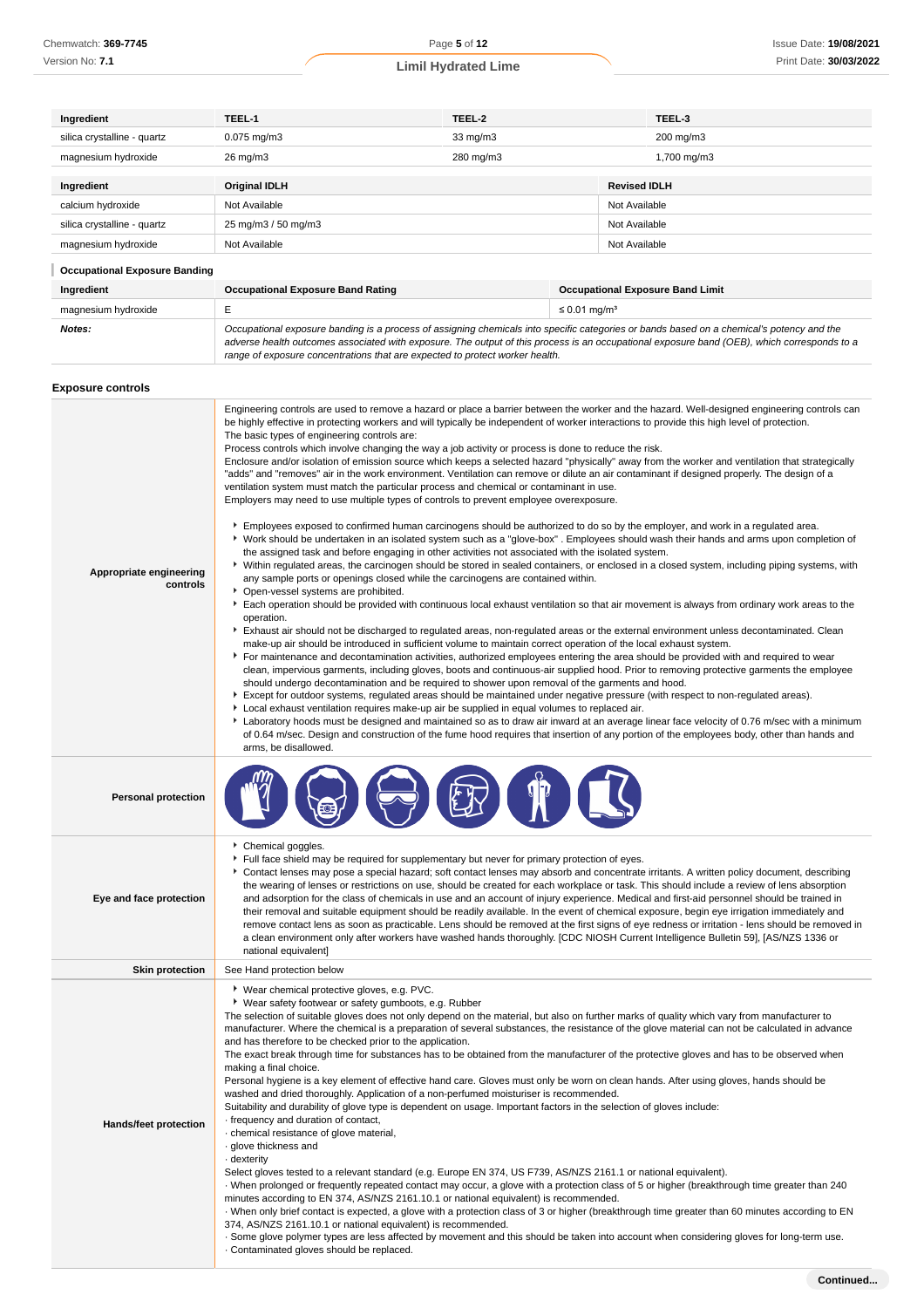As defined in ASTM F-739-96 in any application, gloves are rated as:

|                        | - Excellent when breakthrough time > 480 min<br>Good when breakthrough time > 20 min<br>· Fair when breakthrough time < 20 min<br>· Poor when glove material degrades<br>For general applications, gloves with a thickness typically greater than 0.35 mm, are recommended.<br>It should be emphasised that glove thickness is not necessarily a good predictor of glove resistance to a specific chemical, as the permeation<br>efficiency of the glove will be dependent on the exact composition of the glove material. Therefore, glove selection should also be based on<br>consideration of the task requirements and knowledge of breakthrough times.<br>Glove thickness may also vary depending on the glove manufacturer, the glove type and the glove model. Therefore, the manufacturers technical<br>data should always be taken into account to ensure selection of the most appropriate glove for the task.<br>Note: Depending on the activity being conducted, gloves of varying thickness may be required for specific tasks. For example:<br>Thinner gloves (down to 0.1 mm or less) may be required where a high degree of manual dexterity is needed. However, these gloves are only<br>likely to give short duration protection and would normally be just for single use applications, then disposed of.                                                                                                                                                                                                                                                                                                                                                                                                                                                                                                                                                               |
|------------------------|---------------------------------------------------------------------------------------------------------------------------------------------------------------------------------------------------------------------------------------------------------------------------------------------------------------------------------------------------------------------------------------------------------------------------------------------------------------------------------------------------------------------------------------------------------------------------------------------------------------------------------------------------------------------------------------------------------------------------------------------------------------------------------------------------------------------------------------------------------------------------------------------------------------------------------------------------------------------------------------------------------------------------------------------------------------------------------------------------------------------------------------------------------------------------------------------------------------------------------------------------------------------------------------------------------------------------------------------------------------------------------------------------------------------------------------------------------------------------------------------------------------------------------------------------------------------------------------------------------------------------------------------------------------------------------------------------------------------------------------------------------------------------------------------------------------------------------------------------------------------------------------------|
|                        | Thicker gloves (up to 3 mm or more) may be required where there is a mechanical (as well as a chemical) risk i.e. where there is abrasion or<br>puncture potential<br>Gloves must only be worn on clean hands. After using gloves, hands should be washed and dried thoroughly. Application of a non-perfumed<br>moisturiser is recommended.                                                                                                                                                                                                                                                                                                                                                                                                                                                                                                                                                                                                                                                                                                                                                                                                                                                                                                                                                                                                                                                                                                                                                                                                                                                                                                                                                                                                                                                                                                                                                |
| <b>Body protection</b> | See Other protection below                                                                                                                                                                                                                                                                                                                                                                                                                                                                                                                                                                                                                                                                                                                                                                                                                                                                                                                                                                                                                                                                                                                                                                                                                                                                                                                                                                                                                                                                                                                                                                                                                                                                                                                                                                                                                                                                  |
| Other protection       | Employees working with confirmed human carcinogens should be provided with, and be required to wear, clean, full body protective clothing<br>(smocks, coveralls, or long-sleeved shirt and pants), shoe covers and gloves prior to entering the regulated area. [AS/NZS ISO 6529:2006 or<br>national equivalent]<br>Employees engaged in handling operations involving carcinogens should be provided with, and required to wear and use half-face filter-type<br>respirators with filters for dusts, mists and fumes, or air purifying canisters or cartridges. A respirator affording higher levels of protection may<br>be substituted. [AS/NZS 1715 or national equivalent]<br>Emergency deluge showers and eyewash fountains, supplied with potable water, should be located near, within sight of, and on the same<br>level with locations where direct exposure is likely.<br>▶ Prior to each exit from an area containing confirmed human carcinogens, employees should be required to remove and leave protective<br>clothing and equipment at the point of exit and at the last exit of the day, to place used clothing and equipment in impervious containers at<br>the point of exit for purposes of decontamination or disposal. The contents of such impervious containers must be identified with suitable<br>labels. For maintenance and decontamination activities, authorized employees entering the area should be provided with and required to<br>wear clean, impervious garments, including gloves, boots and continuous-air supplied hood.<br>▶ Prior to removing protective garments the employee should undergo decontamination and be required to shower upon removal of the<br>garments and hood.<br>• Overalls.<br>PVC Apron.<br>▶ PVC protective suit may be required if exposure severe.<br>Eyewash unit.<br>Ensure there is ready access to a safety shower. |

### **Recommended material(s)**

J. **GLOVE SELECTION INDEX**

Glove selection is based on a modified presentation of the:

**"Forsberg Clothing Performance Index".**

The effect(s) of the following substance(s) are taken into account in the **computergenerated** selection:

Limil Hydrated Lime

| Material         | CPI |
|------------------|-----|
| NATURAL RUBBER   |     |
| NATURAL+NEOPRENE |     |

\* CPI - Chemwatch Performance Index

A: Best Selection

B: Satisfactory; may degrade after 4 hours continuous immersion

C: Poor to Dangerous Choice for other than short term immersion

**NOTE**: As a series of factors will influence the actual performance of the glove, a final selection must be based on detailed observation. -

\* Where the glove is to be used on a short term, casual or infrequent basis, factors such as "feel" or convenience (e.g. disposability), may dictate a choice of gloves which might otherwise be unsuitable following long-term or frequent use. A qualified practitioner should be consulted.

#### **Respiratory protection**

Type AX-P Filter of sufficient capacity. (AS/NZS 1716 & 1715, EN 143:2000 & 149:2001, ANSI Z88 or national equivalent)

| <b>Required Minimum</b><br><b>Protection Factor</b> | <b>Half-Face</b><br>Respirator | <b>Full-Face</b><br>Respirator | <b>Powered Air</b><br>Respirator |
|-----------------------------------------------------|--------------------------------|--------------------------------|----------------------------------|
| up to $10 \times ES$                                | AX <sub>P1</sub><br>Air-line*  | ۰                              | AX PAPR-P1<br>۰                  |
| up to $50 \times ES$                                | Air-line**                     | AX P2                          | AX PAPR-P2                       |
| up to $100 \times ES$                               |                                | AX <sub>P3</sub>               | ۰                                |
|                                                     |                                | Air-line*                      | ۰                                |
| $100 + x ES$                                        |                                | Air-line**                     | AX PAPR-P3                       |

\* - Negative pressure demand \*\* - Continuous flow

A(All classes) = Organic vapours, B AUS or B1 = Acid gasses, B2 = Acid gas or hydrogen cyanide(HCN), B3 = Acid gas or hydrogen cyanide(HCN), E = Sulfur dioxide(SO2), G = Agricultural chemicals, K = Ammonia(NH3), Hg = Mercury, NO = Oxides of nitrogen,  $MB = M$ ethyl bromide,  $AX = Low$  boiling point organic compounds(below 65 degC)

· Respirators may be necessary when engineering and administrative controls do not adequately prevent exposures.

· The decision to use respiratory protection should be based on professional judgment that takes into account toxicity information, exposure measurement data, and frequency and likelihood of the worker's exposure - ensure users are not subject to high thermal loads which may result in heat stress or distress due to personal protective equipment (powered, positive flow, full face apparatus may be an option).

· Published occupational exposure limits, where they exist, will assist in determining the adequacy of the selected respiratory protection. These may be government mandated or vendor recommended.

· Certified respirators will be useful for protecting workers from inhalation of particulates when properly selected and fit tested as part of a complete respiratory protection program.

· Where protection from nuisance levels of dusts are desired, use type N95 (US) or type P1 (EN143) dust masks. Use respirators and components tested and approved under appropriate government standards such as NIOSH (US) or CEN (EU)

· Use approved positive flow mask if significant quantities of dust becomes airborne. · Try to avoid creating dust conditions.

Where significant concentrations of the material are likely to enter the breathing zone, a

Class P3 respirator may be required. Class P3 particulate filters are used for protection against highly toxic or highly irritant

particulates. Filtration rate: Filters at least 99.95% of airborne particles

Suitable for: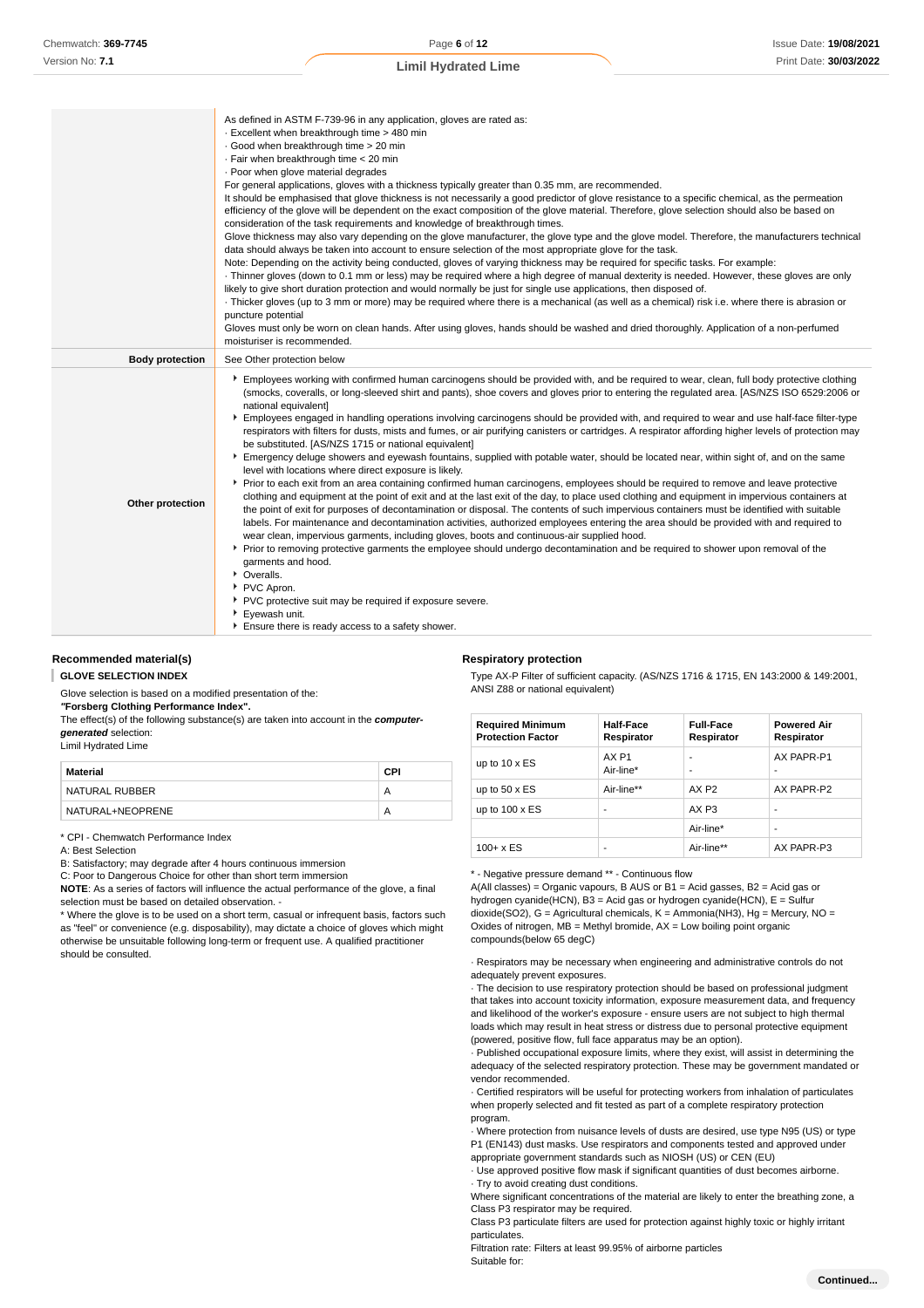· Relatively small particles generated by mechanical processes eg. grinding, cutting, sanding, drilling, sawing.

· Sub-micron thermally generated particles e.g. welding fumes, fertilizer and bushfire smoke.

· Biologically active airborne particles under specified infection control applications e.g. viruses, bacteria, COVID-19, SARS

· Highly toxic particles e.g. Organophosphate Insecticides, Radionuclides, Asbestos Note: P3 Rating can only be achieved when used with a Full Face Respirator or Powered Air-Purifying Respirator (PAPR). If used with any other respirator, it will only provide filtration protection up to a P2 rating.

If inhalation risk above the TLV exists, wear approved dust respirator.

- Use respirators with protection factors appropriate for the exposure level. ▶ Up to 5 X TLV, use valveless mask type; up to 10 X TLV, use 1/2 mask dust respirator
- ▶ Up to 50 X TLV, use full face dust respirator or demand type C air supplied respirator Up to 500 X TLV, use powered air-purifying dust respirator or a Type C pressure
- demand supplied-air respirator ▶ Over 500 X TLV wear full-face self-contained breathing apparatus with positive pressure mode or a combination respirator with a Type C positive pressure supplied-air full-face respirator and an auxiliary self-contained breathing apparatus operated in pressure demand or other positive pressure mode

### **SECTION 9 Physical and chemical properties**

#### **Information on basic physical and chemical properties**

| Off-white powder with no odour; partly soluble in water. |                                            |                |
|----------------------------------------------------------|--------------------------------------------|----------------|
|                                                          |                                            |                |
| Divided Solid                                            | Relative density (Water = 1)               | 2.30-2.40      |
| No Odour                                                 | Partition coefficient n-octanol<br>/ water | Not Available  |
| Not Available                                            | Auto-ignition temperature (°C)             | Not Applicable |
| Not Applicable                                           | <b>Decomposition temperature</b>           | 580            |
| 580                                                      | <b>Viscosity (cSt)</b>                     | Not Applicable |
| Not Applicable                                           | Molecular weight (g/mol)                   | Not Applicable |
| Not Applicable                                           | <b>Taste</b>                               | Not Available  |
| Not Available                                            | <b>Explosive properties</b>                | Not Available  |
| Not Applicable                                           | <b>Oxidising properties</b>                | Not Available  |
| Not Applicable                                           | Surface Tension (dyn/cm or<br>$mN/m$ )     | Not Applicable |
| Not Applicable                                           | <b>Volatile Component (%vol)</b>           | Not Available  |
| Not Applicable                                           | Gas group                                  | Not Available  |
| Partly miscible                                          | pH as a solution (Not<br>Available%)       | 12 (slurry)    |
| Not Available                                            | VOC g/L                                    | Not Available  |
|                                                          |                                            |                |

#### **SECTION 10 Stability and reactivity**

| Reactivity                                 | See section 7                                                                                                                    |
|--------------------------------------------|----------------------------------------------------------------------------------------------------------------------------------|
| <b>Chemical stability</b>                  | Unstable in the presence of incompatible materials.<br>Product is considered stable.<br>Hazardous polymerisation will not occur. |
| Possibility of hazardous<br>reactions      | See section 7                                                                                                                    |
| <b>Conditions to avoid</b>                 | See section 7                                                                                                                    |
| Incompatible materials                     | See section 7                                                                                                                    |
| <b>Hazardous decomposition</b><br>products | See section 5                                                                                                                    |

### **SECTION 11 Toxicological information**

#### **Information on toxicological effects**

| Ingestion | If prior damage to the circulatory or nervous systems has occurred or if kidney damage has been sustained, proper screenings should be<br>conducted on individuals who may be exposed to further risk if handling and use of the material result in excessive exposures.<br>Inhaling corrosive bases may irritate the respiratory tract. Symptoms include cough, choking, pain and damage to the mucous membrane.<br>The material can produce chemical burns within the oral cavity and gastrointestinal tract following ingestion.<br>The material has NOT been classified by EC Directives or other classification systems as "harmful by ingestion". This is because of the lack of<br>corroborating animal or human evidence. |
|-----------|-----------------------------------------------------------------------------------------------------------------------------------------------------------------------------------------------------------------------------------------------------------------------------------------------------------------------------------------------------------------------------------------------------------------------------------------------------------------------------------------------------------------------------------------------------------------------------------------------------------------------------------------------------------------------------------------------------------------------------------|
| Inhaled   | Minor exposures or slow dissolving of calcium hydroxide, in body fluids in the airway and lungs may produce delayed severe irritation or burning<br>sensation. Severe acute dust inhalation may produce throat inflammation and fluid in the lungs.<br>Persons with impaired respiratory function, airway diseases and conditions such as emphysema or chronic bronchitis, may incur further disability<br>if excessive concentrations of particulate are inhaled.                                                                                                                                                                                                                                                                |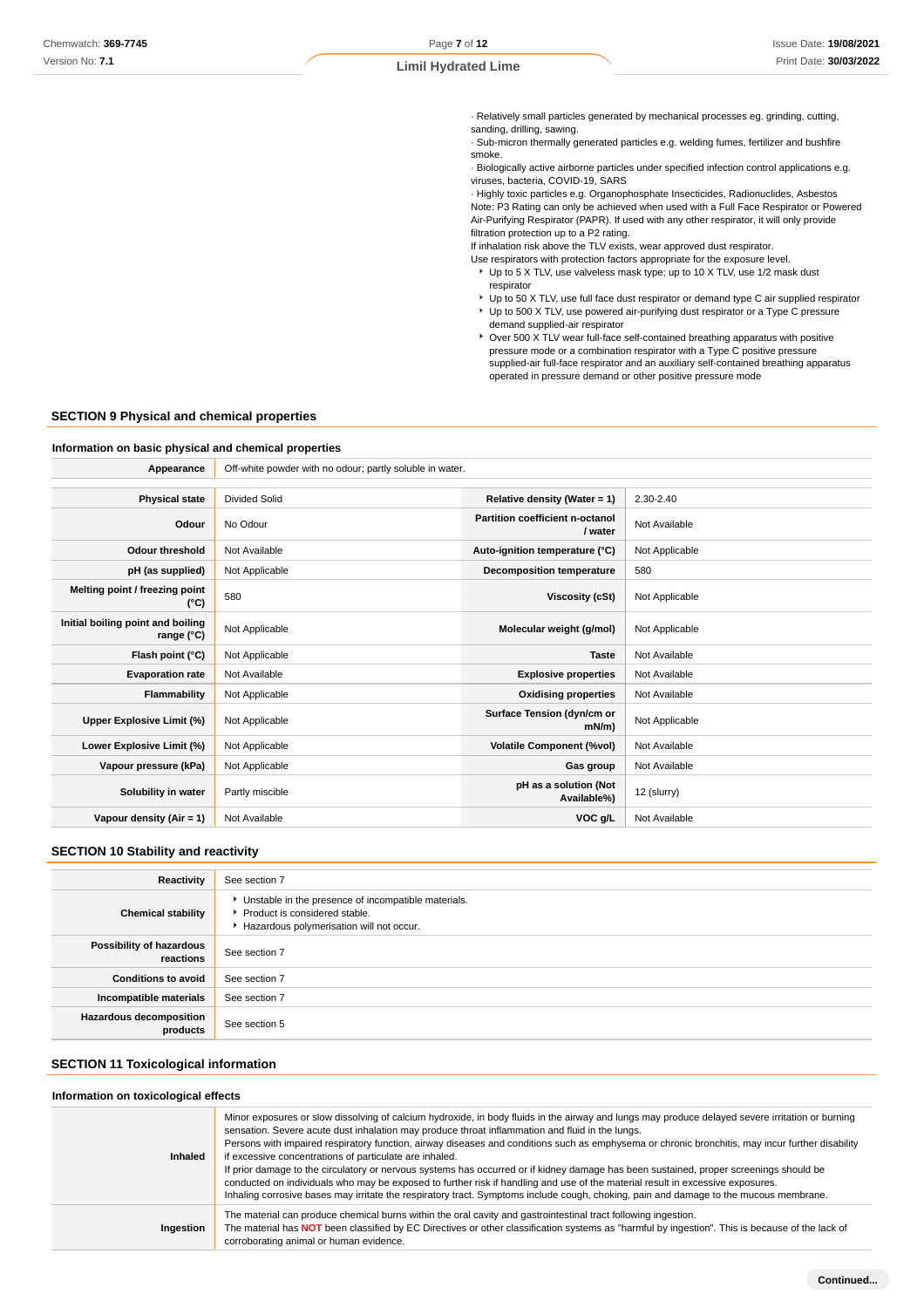| <b>Skin Contact</b>                                          | The material can produce chemical burns following direct contact with the skin.<br>Skin contact is not thought to have harmful health effects (as classified under EC Directives); the material may still produce health damage<br>following entry through wounds, lesions or abrasions.<br>In the presence of moisture calcium hydroxide (slaked lime) is a caustic irritant and can be damaging to human tissue. Skin contact may result in<br>severe burns and blistering, depending on duration of contact.<br>Reactions may not occur on exposure but response may be delayed with symptoms only appearing many hours later<br>Open cuts, abraded or irritated skin should not be exposed to this material<br>Solution of material in moisture on the skin, or perspiration, may markedly increase skin corrosion and accelerate tissue destruction<br>Entry into the blood-stream, through, for example, cuts, abrasions or lesions, may produce systemic injury with harmful effects. Examine the skin<br>prior to the use of the material and ensure that any external damage is suitably protected.                                                                                                                                                                                                                                                                                                                                                                                                                                               |                                    |                                               |  |
|--------------------------------------------------------------|------------------------------------------------------------------------------------------------------------------------------------------------------------------------------------------------------------------------------------------------------------------------------------------------------------------------------------------------------------------------------------------------------------------------------------------------------------------------------------------------------------------------------------------------------------------------------------------------------------------------------------------------------------------------------------------------------------------------------------------------------------------------------------------------------------------------------------------------------------------------------------------------------------------------------------------------------------------------------------------------------------------------------------------------------------------------------------------------------------------------------------------------------------------------------------------------------------------------------------------------------------------------------------------------------------------------------------------------------------------------------------------------------------------------------------------------------------------------------------------------------------------------------------------------------------|------------------------------------|-----------------------------------------------|--|
| Eye                                                          | The material can produce chemical burns to the eye following direct contact. Vapours or mists may be extremely irritating.<br>If applied to the eyes, this material causes severe eye damage.<br>Eye contact with calcium hydroxide may result in severe irritation and pain. The material may induce ulcerations of the eyeball surface.                                                                                                                                                                                                                                                                                                                                                                                                                                                                                                                                                                                                                                                                                                                                                                                                                                                                                                                                                                                                                                                                                                                                                                                                                  |                                    |                                               |  |
| Chronic                                                      | Repeated or prolonged exposure to corrosives may result in the erosion of teeth, inflammatory and ulcerative changes in the mouth and necrosis<br>(rarely) of the jaw. Bronchial irritation, with cough, and frequent attacks of bronchial pneumonia may ensue.<br>Repeated or long-term occupational exposure is likely to produce cumulative health effects involving organs or biochemical systems.<br>Strong evidence exists that this substance may cause irreversible mutations (though not lethal) even following a single exposure.<br>There is sufficient evidence to suggest that this material directly causes cancer in humans.<br>Harmful: danger of serious damage to health by prolonged exposure through inhalation, in contact with skin and if swallowed.<br>This material can cause serious damage if one is exposed to it for long periods. It can be assumed that it contains a substance which can<br>produce severe defects.<br>Crystalline silicas activate the inflammatory response of white blood cells after they injure the lung epithelium. Chronic exposure to crystalline<br>silicas reduces lung capacity and predisposes to chest infections.<br>Long term exposure to calcium hydroxide may result in narrowing of the gullet, with difficulty in swallowing. This may happen after weeks, months<br>or years of exposure.<br>Long term exposure to high dust concentrations may cause changes in lung function i.e. pneumoconiosis, caused by particles less than 0.5<br>micron penetrating and remaining in the lung. |                                    |                                               |  |
|                                                              | <b>TOXICITY</b>                                                                                                                                                                                                                                                                                                                                                                                                                                                                                                                                                                                                                                                                                                                                                                                                                                                                                                                                                                                                                                                                                                                                                                                                                                                                                                                                                                                                                                                                                                                                            | <b>IRRITATION</b>                  |                                               |  |
| <b>Limil Hydrated Lime</b>                                   | Not Available                                                                                                                                                                                                                                                                                                                                                                                                                                                                                                                                                                                                                                                                                                                                                                                                                                                                                                                                                                                                                                                                                                                                                                                                                                                                                                                                                                                                                                                                                                                                              | Not Available                      |                                               |  |
|                                                              | <b>TOXICITY</b>                                                                                                                                                                                                                                                                                                                                                                                                                                                                                                                                                                                                                                                                                                                                                                                                                                                                                                                                                                                                                                                                                                                                                                                                                                                                                                                                                                                                                                                                                                                                            | <b>IRRITATION</b>                  |                                               |  |
|                                                              | dermal (rat) LD50: >2000 mg/kg $[1]$                                                                                                                                                                                                                                                                                                                                                                                                                                                                                                                                                                                                                                                                                                                                                                                                                                                                                                                                                                                                                                                                                                                                                                                                                                                                                                                                                                                                                                                                                                                       | Eye (rabbit): 10 mg - SEVERE       |                                               |  |
| calcium hydroxide                                            | Inhalation(Rat) LC50; $>3$ mg/l4h <sup>[1]</sup><br>Eye: adverse effect observed (irritating)[1]                                                                                                                                                                                                                                                                                                                                                                                                                                                                                                                                                                                                                                                                                                                                                                                                                                                                                                                                                                                                                                                                                                                                                                                                                                                                                                                                                                                                                                                           |                                    |                                               |  |
|                                                              | Oral (Rat) LD50; >2000 mg/kg <sup>[1]</sup>                                                                                                                                                                                                                                                                                                                                                                                                                                                                                                                                                                                                                                                                                                                                                                                                                                                                                                                                                                                                                                                                                                                                                                                                                                                                                                                                                                                                                                                                                                                |                                    | Skin: adverse effect observed (irritating)[1] |  |
|                                                              |                                                                                                                                                                                                                                                                                                                                                                                                                                                                                                                                                                                                                                                                                                                                                                                                                                                                                                                                                                                                                                                                                                                                                                                                                                                                                                                                                                                                                                                                                                                                                            |                                    |                                               |  |
| silica crystalline - quartz                                  | <b>TOXICITY</b><br>Oral (Rat) LD50; 500 mg/kg <sup>[2]</sup>                                                                                                                                                                                                                                                                                                                                                                                                                                                                                                                                                                                                                                                                                                                                                                                                                                                                                                                                                                                                                                                                                                                                                                                                                                                                                                                                                                                                                                                                                               | <b>IRRITATION</b><br>Not Available |                                               |  |
| magnesium hydroxide                                          | <b>TOXICITY</b><br><b>IRRITATION</b><br>Inhalation(Rat) LC50; $>2.1$ mg/l4h <sup>[1]</sup><br>Not Available<br>Oral (Rat) LD50; >2000 mg/kg <sup>[1]</sup>                                                                                                                                                                                                                                                                                                                                                                                                                                                                                                                                                                                                                                                                                                                                                                                                                                                                                                                                                                                                                                                                                                                                                                                                                                                                                                                                                                                                 |                                    |                                               |  |
| Legend:                                                      | 1. Value obtained from Europe ECHA Registered Substances - Acute toxicity 2.* Value obtained from manufacturer's SDS. Unless otherwise<br>specified data extracted from RTECS - Register of Toxic Effect of chemical Substances                                                                                                                                                                                                                                                                                                                                                                                                                                                                                                                                                                                                                                                                                                                                                                                                                                                                                                                                                                                                                                                                                                                                                                                                                                                                                                                            |                                    |                                               |  |
| <b>CALCIUM HYDROXIDE</b>                                     | The material may produce severe irritation to the eye causing pronounced inflammation. Repeated or prolonged exposure to irritants may<br>produce conjunctivitis.                                                                                                                                                                                                                                                                                                                                                                                                                                                                                                                                                                                                                                                                                                                                                                                                                                                                                                                                                                                                                                                                                                                                                                                                                                                                                                                                                                                          |                                    |                                               |  |
|                                                              | WARNING: For inhalation exposure ONLY: This substance has been classified by the IARC as Group 1: CARCINOGENIC TO HUMANS                                                                                                                                                                                                                                                                                                                                                                                                                                                                                                                                                                                                                                                                                                                                                                                                                                                                                                                                                                                                                                                                                                                                                                                                                                                                                                                                                                                                                                   |                                    |                                               |  |
| SILICA CRYSTALLINE -<br><b>QUARTZ</b>                        | The International Agency for Research on Cancer (IARC) has classified occupational exposures to respirable (<5 um) crystalline silica as being<br>carcinogenic to humans. This classification is based on what IARC considered sufficient evidence from epidemiological studies of humans for<br>the carcinogenicity of inhaled silica in the forms of quartz and cristobalite. Crystalline silica is also known to cause silicosis, a non-cancerous lung<br>disease.<br>Intermittent exposure produces; focal fibrosis, (pneumoconiosis), cough, dyspnoea, liver tumours.<br>* Millions of particles per cubic foot (based on impinger samples counted by light field techniques).<br>NOTE: the physical nature of quartz in the product determines whether it is likely to present a chronic health problem. To be a hazard the<br>material must enter the breathing zone as respirable particles.                                                                                                                                                                                                                                                                                                                                                                                                                                                                                                                                                                                                                                                       |                                    |                                               |  |
| <b>MAGNESIUM HYDROXIDE</b>                                   | No significant acute toxicological data identified in literature search.                                                                                                                                                                                                                                                                                                                                                                                                                                                                                                                                                                                                                                                                                                                                                                                                                                                                                                                                                                                                                                                                                                                                                                                                                                                                                                                                                                                                                                                                                   |                                    |                                               |  |
| <b>CALCIUM HYDROXIDE &amp;</b><br><b>MAGNESIUM HYDROXIDE</b> | Asthma-like symptoms may continue for months or even years after exposure to the material ends. This may be due to a non-allergic condition<br>known as reactive airways dysfunction syndrome (RADS) which can occur after exposure to high levels of highly irritating compound. Main<br>criteria for diagnosing RADS include the absence of previous airways disease in a non-atopic individual, with sudden onset of persistent<br>asthma-like symptoms within minutes to hours of a documented exposure to the irritant. Other criteria for diagnosis of RADS include a reversible<br>airflow pattern on lung function tests, moderate to severe bronchial hyperreactivity on methacholine challenge testing, and the lack of minimal<br>lymphocytic inflammation, without eosinophilia. RADS (or asthma) following an irritating inhalation is an infrequent disorder with rates related to<br>the concentration of and duration of exposure to the irritating substance. On the other hand, industrial bronchitis is a disorder that occurs as a<br>result of exposure due to high concentrations of irritating substance (often particles) and is completely reversible after exposure ceases. The<br>disorder is characterized by difficulty breathing, cough and mucus production.                                                                                                                                                                                                                                                                |                                    |                                               |  |
| <b>Acute Toxicity</b>                                        | ×                                                                                                                                                                                                                                                                                                                                                                                                                                                                                                                                                                                                                                                                                                                                                                                                                                                                                                                                                                                                                                                                                                                                                                                                                                                                                                                                                                                                                                                                                                                                                          | Carcinogenicity                    |                                               |  |

**Skin Irritation/Corrosion Reproductivity** Serious Eye Damage/Irritation **V**   $\overline{\mathbf{x}}$ ×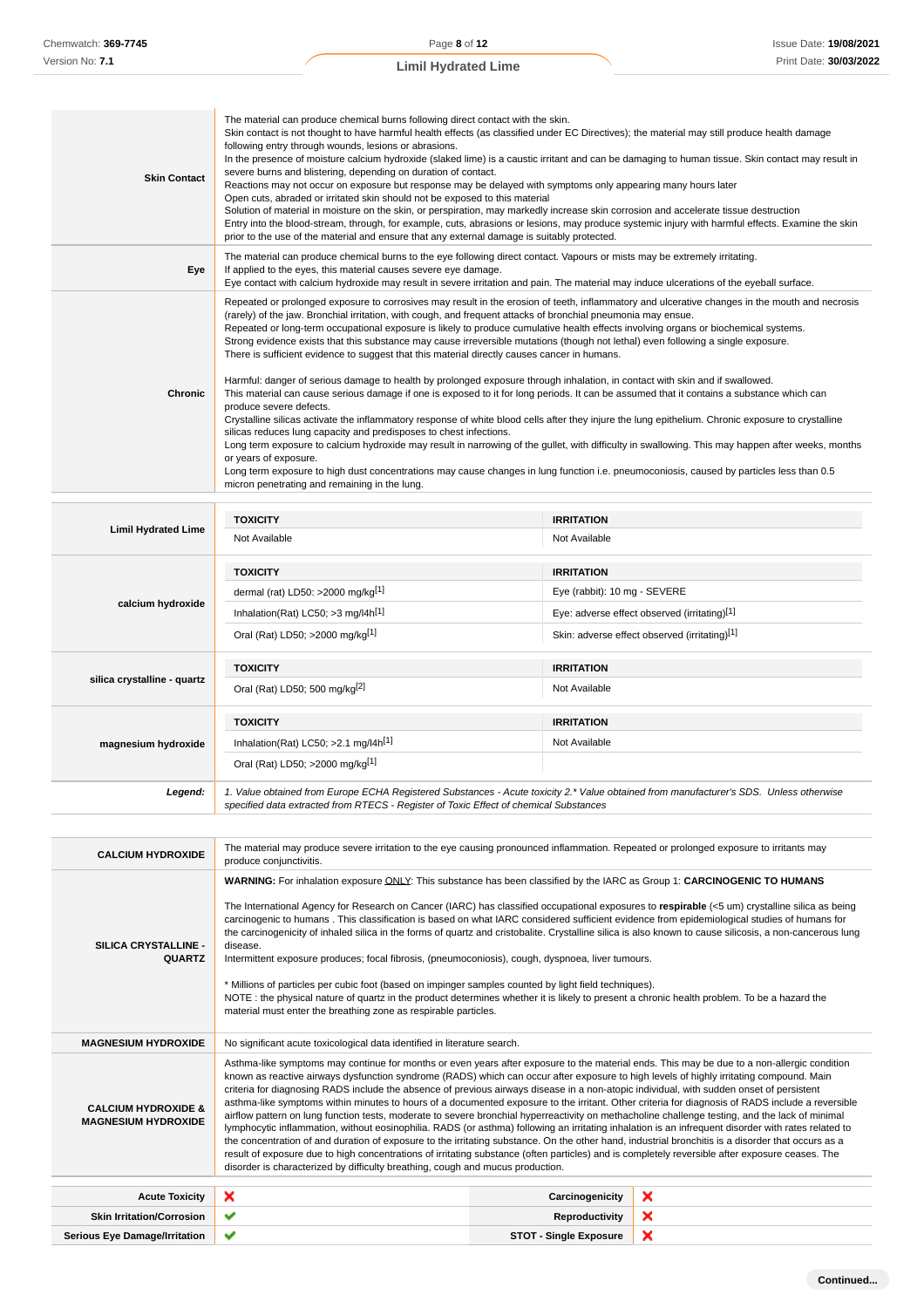#### **Respiratory or Skin** atory or Skin **X**<br>sensitisation **X**  $\boldsymbol{\mathsf{x}}$ **Mutagenicity Aspiration Hazard** × Legend:  $\blacktriangleright$  - Data either not available or does not fill the criteria for classification – Data available to make classification

**SECTION 12 Ecological information**

**Toxicity**

|                             | <b>Endpoint</b>  | <b>Test Duration (hr)</b> | <b>Species</b>                | Value            | <b>Source</b>    |
|-----------------------------|------------------|---------------------------|-------------------------------|------------------|------------------|
| <b>Limil Hydrated Lime</b>  | Not<br>Available | Not Available             | Not Available                 | Not<br>Available | Not<br>Available |
|                             | <b>Endpoint</b>  | <b>Test Duration (hr)</b> | <b>Species</b>                | Value            | Source           |
|                             | EC10(ECx)        | 72h                       | Algae or other aquatic plants | $>14$ mg/l       | 2                |
| calcium hydroxide           | <b>LC50</b>      | 96h                       | Fish                          | 33.9mg/l         | 2                |
|                             | <b>EC50</b>      | 72h                       | Algae or other aquatic plants | $>14$ mg/l       | 2                |
|                             | <b>EC50</b>      | 48h                       | Crustacea                     | 49.1mg/l         | 2                |
| silica crystalline - quartz | <b>Endpoint</b>  | <b>Test Duration (hr)</b> | <b>Species</b>                | Value            | Source           |
|                             | Not<br>Available | Not Available             | Not Available                 | Not<br>Available | Not<br>Available |
|                             | <b>Endpoint</b>  | <b>Test Duration (hr)</b> | <b>Species</b>                | Value            | Source           |
|                             | EC50(ECx)        | 72h                       | Algae or other aquatic plants | $>100$ mg/l      | $\overline{2}$   |
| magnesium hydroxide         | <b>LC50</b>      | 96h                       | Fish                          | 306.79mg/l       | $\overline{2}$   |
|                             | <b>EC50</b>      | 72h                       | Algae or other aquatic plants | $>100$ mg/l      | 2                |
|                             | <b>EC50</b>      | 48h                       | Crustacea                     | 343.56mg/l       | 2                |

May cause long-term adverse effects in the aquatic environment.

Do NOT allow product to come in contact with surface waters or to intertidal areas below the mean high water mark. Do not contaminate water when cleaning equipment or disposing of equipment wash-waters.

Wastes resulting from use of the product must be disposed of on site or at approved waste sites.

- Bioconcentration Data 8. Vendor Data

For Metal:

Atmospheric Fate - Metal-containing inorganic substances generally have negligible vapour pressure and are not expected to partition to air.

Environmental Fate: Environmental processes, such as oxidation, the presence of acids or bases and microbiological processes, may transform insoluble metals to more soluble ionic forms. Environmental processes may enhance bioavailability and may also be important in changing solubilities.

Aquatic/Terrestrial Fate: When released to dry soil, most metals will exhibit limited mobility and remain in the upper layer; some will leach locally into ground water and/ or surface water ecosystems when soaked by rain or melt ice. A metal ion is considered infinitely persistent because it cannot degrade further. Once released to surface waters and moist soils their fate depends on solubility and dissociation in water. A significant proportion of dissolved/ sorbed metals will end up in sediments through the settling of suspended particles. The remaining metal ions can then be taken up by aquatic organisms. Ionic species may bind to dissolved ligands or sorb to solid particles in water.

Ecotoxicity: Even though many metals show few toxic effects at physiological pH levels, transformation may introduce new or magnified effects.

Prevent, by any means available, spillage from entering drains or water courses.

**DO NOT** discharge into sewer or waterways.

#### **Persistence and degradability**

| Ingredient                       | Persistence: Water/Soil               | Persistence: Air                      |
|----------------------------------|---------------------------------------|---------------------------------------|
|                                  | No Data available for all ingredients | No Data available for all ingredients |
| <b>Bioaccumulative potential</b> |                                       |                                       |

| Ingredient              | <b>Bioaccumulation</b>                |
|-------------------------|---------------------------------------|
|                         | No Data available for all ingredients |
| <b>Mobility in soil</b> |                                       |
| Ingredient              | Mobility                              |
|                         | No Data available for all ingredients |

### **SECTION 13 Disposal considerations**

| Waste treatment methods      |                                                                                                                                                                                                                                                                                                                                                                                                                                                                                                                                                                                                                                                 |
|------------------------------|-------------------------------------------------------------------------------------------------------------------------------------------------------------------------------------------------------------------------------------------------------------------------------------------------------------------------------------------------------------------------------------------------------------------------------------------------------------------------------------------------------------------------------------------------------------------------------------------------------------------------------------------------|
| Product / Packaging disposal | Containers may still present a chemical hazard/ danger when empty.<br>Return to supplier for reuse/ recycling if possible.<br>Otherwise:<br>If container can not be cleaned sufficiently well to ensure that residuals do not remain or if the container cannot be used to store the same<br>product, then puncture containers, to prevent re-use, and bury at an authorised landfill.<br>Where possible retain label warnings and SDS and observe all notices pertaining to the product.<br>Legislation addressing waste disposal requirements may differ by country, state and/ or territory. Each user must refer to laws operating in their |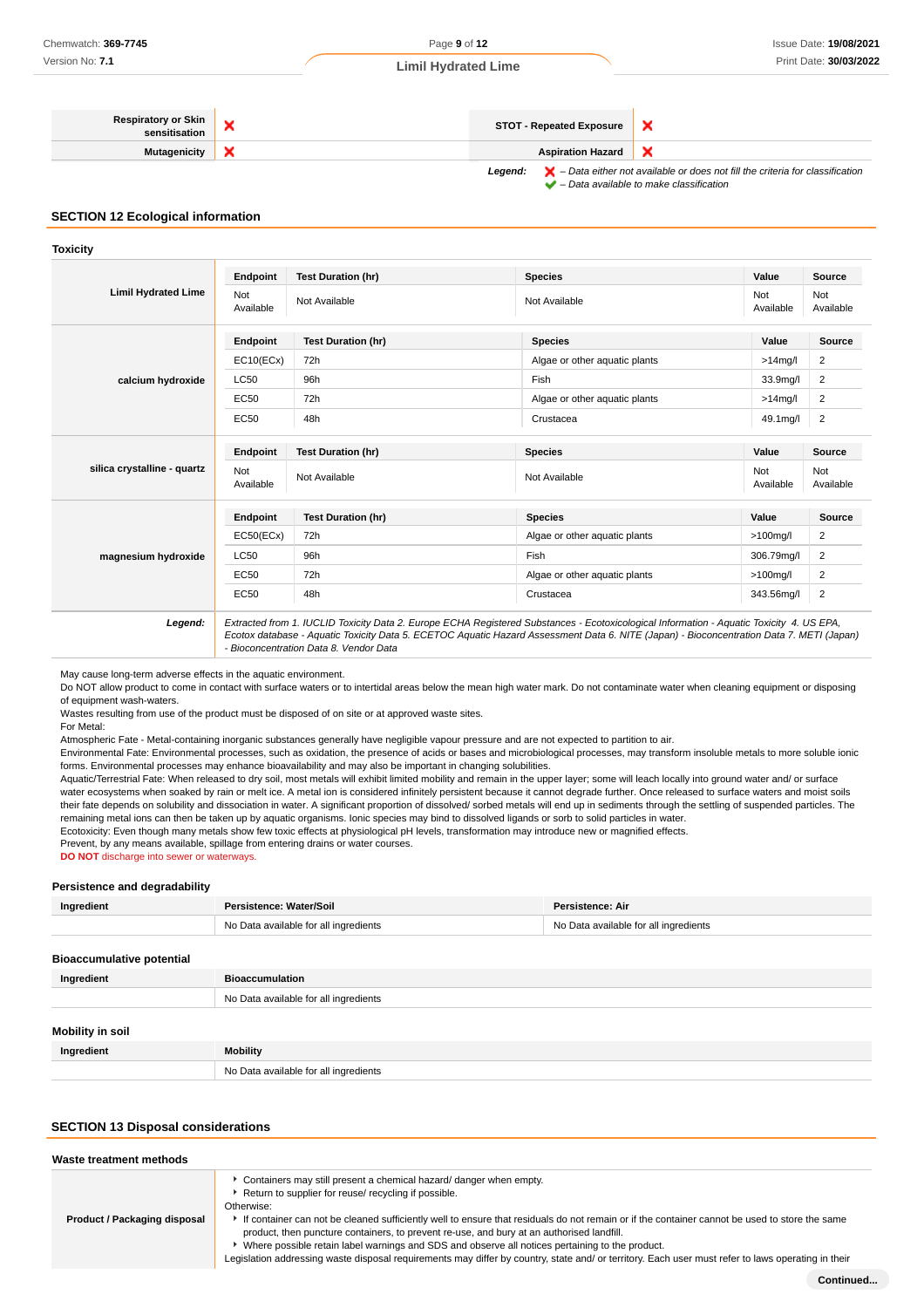| area. In some areas, certain wastes must be tracked.                                                                                               |
|----------------------------------------------------------------------------------------------------------------------------------------------------|
| A Hierarchy of Controls seems to be common - the user should investigate:                                                                          |
| ▶ Reduction                                                                                                                                        |
| ▶ Reuse                                                                                                                                            |
| ▶ Recycling                                                                                                                                        |
| Disposal (if all else fails)                                                                                                                       |
| This material may be recycled if unused, or if it has not been contaminated so as to make it unsuitable for its intended use. Shelf life           |
| considerations should also be applied in making decisions of this type. Note that properties of a material may change in use, and recycling or     |
|                                                                                                                                                    |
| reuse may not always be appropriate. In most instances the supplier of the material should be consulted.                                           |
| DO NOT allow wash water from cleaning or process equipment to enter drains.                                                                        |
| It may be necessary to collect all wash water for treatment before disposal.                                                                       |
| In all cases disposal to sewer may be subject to local laws and regulations and these should be considered first.                                  |
| • Where in doubt contact the responsible authority.                                                                                                |
| Recycle wherever possible.                                                                                                                         |
| ▶ Consult manufacturer for recycling options or consult local or regional waste management authority for disposal if no suitable treatment or      |
| disposal facility can be identified.                                                                                                               |
| Treat and neutralise at an approved treatment plant.                                                                                               |
| ▶ Treatment should involve: Mixing or slurrying in water; Neutralisation with suitable dilute acid followed by: burial in a land-fill specifically |
|                                                                                                                                                    |
| licensed to accept chemical and / or pharmaceutical wastes or Incineration in a licensed apparatus (after admixture with suitable combustible      |
| material).                                                                                                                                         |
| Decontaminate empty containers. Observe all label safeguards until containers are cleaned and destroyed.                                           |

# **SECTION 14 Transport information**

### **Labels Required**



**Marine Pollutant** NO **HAZCHEM** 2X

### **Land transport (ADG)**

| <b>UN number</b>             | 1759                                                      |  |  |
|------------------------------|-----------------------------------------------------------|--|--|
| UN proper shipping name      | CORROSIVE SOLID, N.O.S. (contains calcium hydroxide)      |  |  |
| Transport hazard class(es)   | Class<br>8<br>Subrisk<br>Not Applicable                   |  |  |
| <b>Packing group</b>         | $\mathbf{III}$                                            |  |  |
| <b>Environmental hazard</b>  | Not Applicable                                            |  |  |
| Special precautions for user | Special provisions<br>223 274<br>Limited quantity<br>5 kg |  |  |

### **Air transport (ICAO-IATA / DGR)**

| UN number                    | 1759                                                             |                                                        |                |  |
|------------------------------|------------------------------------------------------------------|--------------------------------------------------------|----------------|--|
| UN proper shipping name      |                                                                  | Corrosive solid, n.o.s. * (contains calcium hydroxide) |                |  |
| Transport hazard class(es)   | <b>ICAO/IATA Class</b><br>ICAO / IATA Subrisk<br><b>ERG Code</b> | 8<br>Not Applicable<br>8L                              |                |  |
| Packing group                | Ш                                                                |                                                        |                |  |
| <b>Environmental hazard</b>  | Not Applicable                                                   |                                                        |                |  |
|                              | Special provisions<br>Cargo Only Packing Instructions            |                                                        | A3 A803<br>864 |  |
| Special precautions for user | Cargo Only Maximum Qty / Pack                                    |                                                        | 100 kg         |  |
|                              | Passenger and Cargo Packing Instructions                         |                                                        | 860            |  |
|                              | Passenger and Cargo Maximum Qty / Pack                           |                                                        | 25 kg          |  |
|                              | Passenger and Cargo Limited Quantity Packing Instructions        |                                                        | Y845           |  |
|                              | Passenger and Cargo Limited Maximum Qty / Pack                   |                                                        | 5 kg           |  |

### **Sea transport (IMDG-Code / GGVSee)**

| UN number                  | 1759                                                 |                |  |
|----------------------------|------------------------------------------------------|----------------|--|
| UN proper shipping name    | CORROSIVE SOLID, N.O.S. (contains calcium hydroxide) |                |  |
|                            | <b>IMDG Class</b>                                    | 8              |  |
| Transport hazard class(es) | <b>IMDG Subrisk</b>                                  | Not Applicable |  |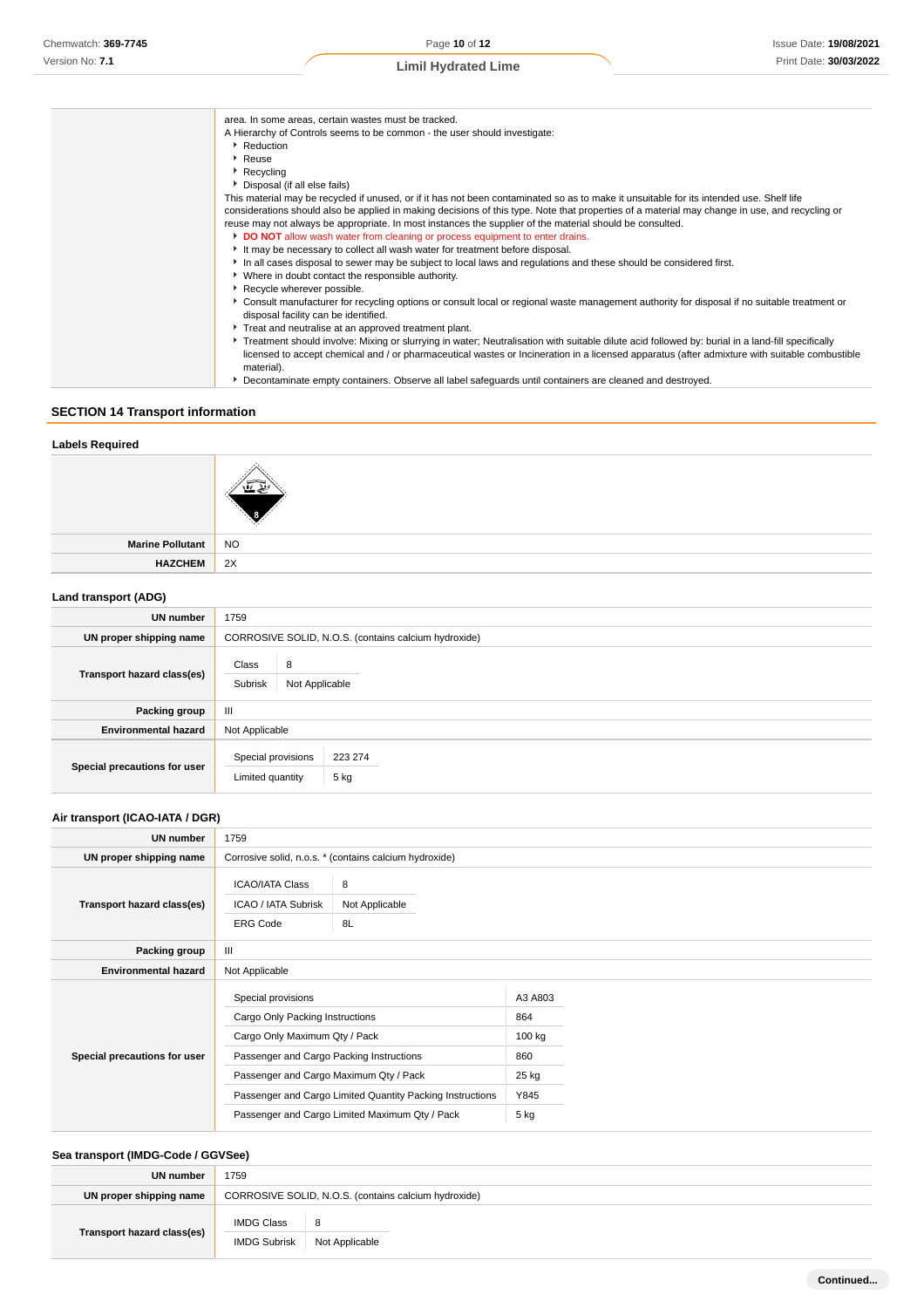| Packing group                | Ш                         |          |  |  |  |
|------------------------------|---------------------------|----------|--|--|--|
| <b>Environmental hazard</b>  | Not Applicable            |          |  |  |  |
| Special precautions for user | <b>EMS Number</b>         | F-A, S-B |  |  |  |
|                              | Special provisions        | 223 274  |  |  |  |
|                              | <b>Limited Quantities</b> | 5 kg     |  |  |  |

### **Transport in bulk according to Annex II of MARPOL and the IBC code** Not Applicable

#### **Transport in bulk in accordance with MARPOL Annex V and the IMSBC Code**

| <b>Product name</b>         | Group         |
|-----------------------------|---------------|
| calcium hydroxide           | Not Available |
| silica crystalline - quartz | Not Available |
| magnesium hydroxide         | Not Available |

#### **Transport in bulk in accordance with the ICG Code**

| <b>Product name</b>         | <b>Ship Type</b> |
|-----------------------------|------------------|
| calcium hydroxide           | Not Available    |
| silica crystalline - quartz | Not Available    |
| magnesium hydroxide         | Not Available    |

### **SECTION 15 Regulatory information**

#### **Safety, health and environmental regulations / legislation specific for the substance or mixture**

#### ı **calcium hydroxide is found on the following regulatory lists**

Australia Hazardous Chemical Information System (HCIS) - Hazardous Chemicals Australian Inventory of Industrial Chemicals (AIIC)

#### I **silica crystalline - quartz is found on the following regulatory lists**

Australia Hazardous Chemical Information System (HCIS) - Hazardous Chemicals Australia Model Work Health and Safety Regulations - Hazardous chemicals (other than lead) requiring health monitoring Australian Inventory of Industrial Chemicals (AIIC)

#### **magnesium hydroxide is found on the following regulatory lists**

Australian Inventory of Industrial Chemicals (AIIC)

#### **National Inventory Status**

| <b>National Inventory</b>                          | <b>Status</b>                                                                                                                                                                                     |  |
|----------------------------------------------------|---------------------------------------------------------------------------------------------------------------------------------------------------------------------------------------------------|--|
| Australia - AIIC / Australia<br>Non-Industrial Use | Yes                                                                                                                                                                                               |  |
| Canada - DSL                                       | Yes                                                                                                                                                                                               |  |
| Canada - NDSL                                      | No (calcium hydroxide; silica crystalline - quartz; magnesium hydroxide)                                                                                                                          |  |
| China - IECSC                                      | Yes                                                                                                                                                                                               |  |
| Europe - EINEC / ELINCS / NLP                      | Yes                                                                                                                                                                                               |  |
| Japan - ENCS                                       | Yes                                                                                                                                                                                               |  |
| Korea - KECI                                       | Yes                                                                                                                                                                                               |  |
| New Zealand - NZIoC                                | Yes                                                                                                                                                                                               |  |
| Philippines - PICCS                                | Yes                                                                                                                                                                                               |  |
| USA - TSCA                                         | Yes                                                                                                                                                                                               |  |
| Taiwan - TCSI                                      | Yes                                                                                                                                                                                               |  |
| Mexico - INSQ                                      | Yes                                                                                                                                                                                               |  |
| Vietnam - NCI                                      | Yes                                                                                                                                                                                               |  |
| Russia - FBEPH                                     | Yes                                                                                                                                                                                               |  |
| Legend:                                            | Yes = All CAS declared ingredients are on the inventory<br>No = One or more of the CAS listed ingredients are not on the inventory. These ingredients may be exempt or will require registration. |  |

#### **SECTION 16 Other information**

| . |
|---|

#### **SDS Version Summary**

| Version | Date of  |
|---------|----------|
|         | Indation |

**Date of Sections Updated**<br>
Update

Manufactured Nanomaterials (MNMS)

International WHO List of Proposed Occupational Exposure Limit (OEL) Values for

Chemical Footprint Project - Chemicals of High Concern List

International Agency for Research on Cancer (IARC) - Agents Classified by the IARC Monographs

International Agency for Research on Cancer (IARC) - Agents Classified by the IARC Monographs - Group 1: Carcinogenic to humans